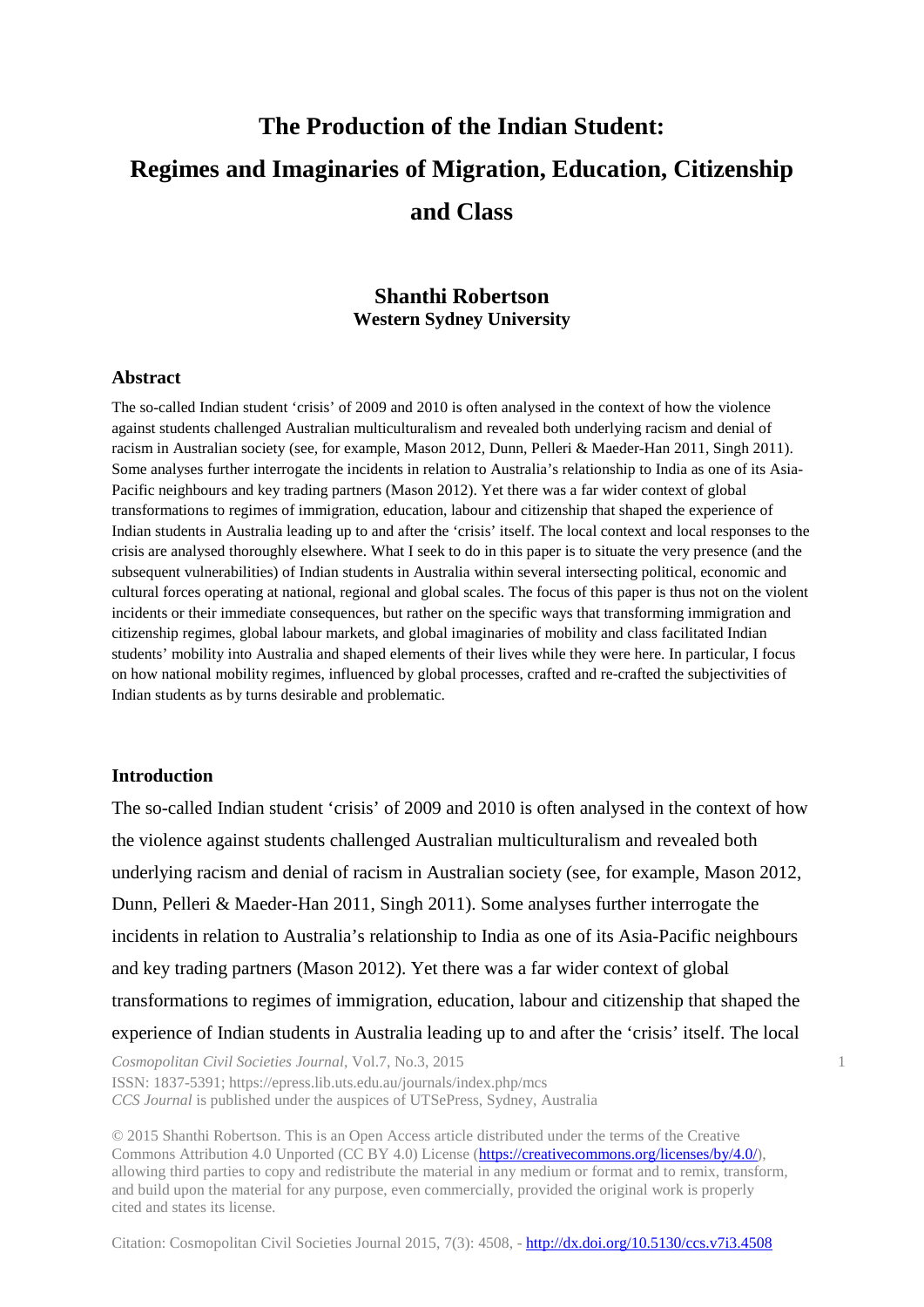context and local responses to the crisis are analysed elsewhere. What I seek to do in this paper is to situate the very presence (and the subsequent vulnerabilities) of Indian students in Australia within several intersecting political, economic and cultural forces operating at national, regional and global scales. The focus of this paper is thus not on the violent incidents or their immediate consequences, but rather on the specific ways that transforming immigration and citizenship regimes, global labour markets, and global imaginaries of mobility and class facilitated Indian students' mobility into Australia and shaped elements of their lives while they were here. In particular, I focus on how national mobility regimes, influenced by global processes, crafted and re-crafted the subjectivities of Indian students as by turns desirable and problematic. While I focus in this paper on the contemporary context, such processes of the subjectivity-making of the global, mobile Indian are neoliberal transmutations of ongoing historical processes. Pre-Federation and during the White Australia Policy, for example, South Asian migrants in Australian imaginaries occupied marginal positions as hawkers, peddler and cameleers, while from the post-White Australia 1970s they were largely seen as among the most highly skilled and highly educated of emerging ethnic communities (Foster and Foster 1999). The rapid influx of Indian students in the mid-2000s added a new layer to these historical imaginings of the mobile Indian.

The rapid increase in Indian students studying in Australia between 2004 and 2009 saw numbers jumping from less than 20,749 enrolments (6.5% of the international student population) in 2004 to 109,356 enrolments (19% of the international student population) in 2009 (Australian Education International 2009, as cited in Sploc & Lee 2009), leading Indians to become the second largest national group of international students after the Chinese. And, just as imperial regimes of the past became dependent on the indentured labour that formed the foundation for the modern Indian diaspora, Australia's international education regime was increasingly reliant of the capital of Indian students. The series of violent attacks against Indian students in 2009 and 2010 and the subsequent protests in both Australia and India received large amounts of media attention in both countries. These events occurred alongside increasing criticism of the quality of international education provision in Australia. Several private colleges that enrolled Indians almost exclusively came under official investigation for breaches in training standards and allegations of immigration fraud. Both the violence and the regulatory 'crisis' in the education industry positioned Indian students as a highly visible segment of the student population, and a segment largely seen as distinct (in terms of their behaviours but also their vulnerabilities) from both international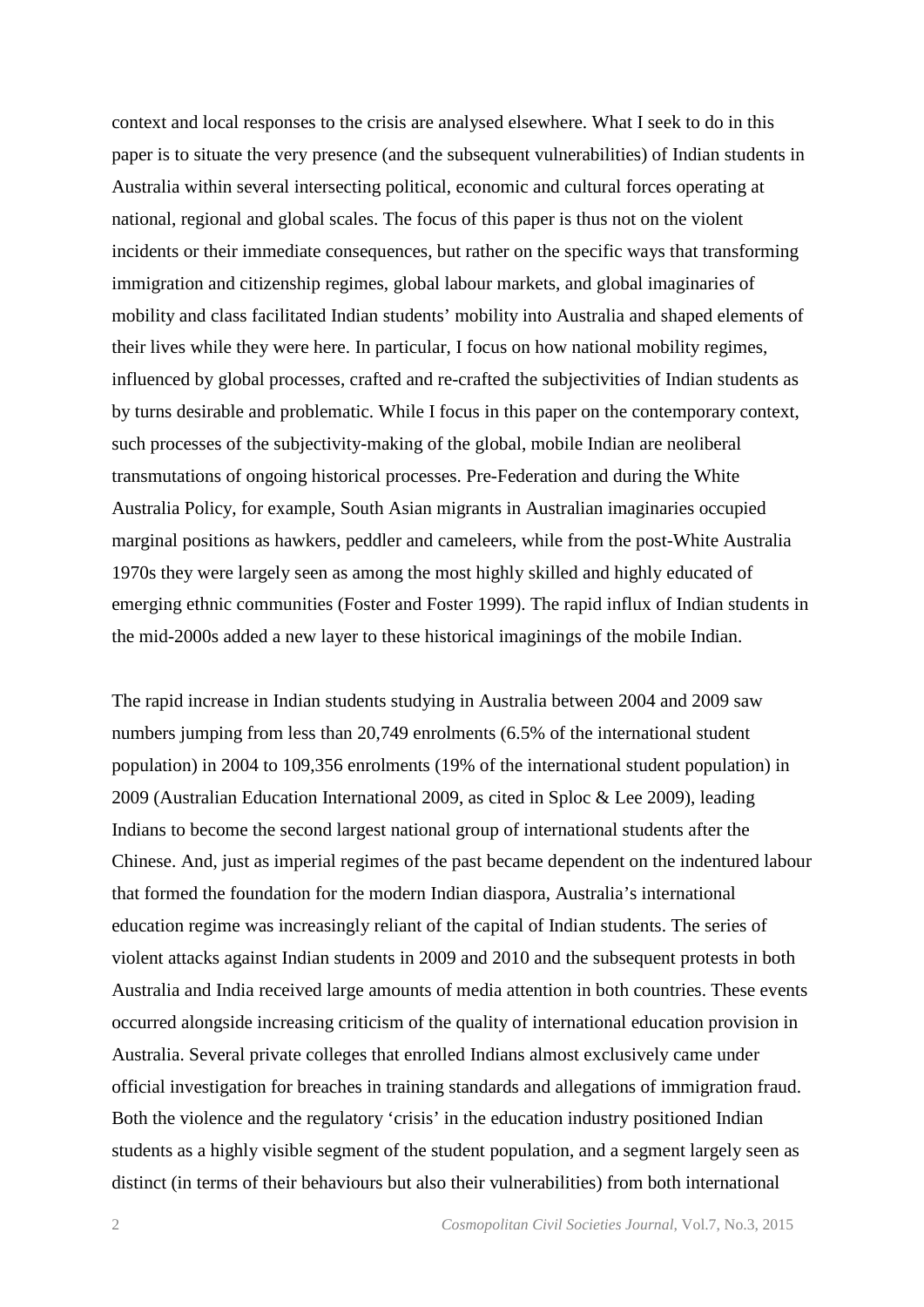students of other nationalities, and from previous waves of Indian 'settler' migrants and second generation Indian-Australians. Indian students thus became a particular kind of 'problem population' in multicultural Australia, in turns portrayed in the media as 'victims' of racist violence and 'profiteers' of a corrupt migration industry (Baas 2014). The intense media coverage of Indian students and the visibility of their own protests and lobbying threatened Australia's branding as a 'safe and multicultural' destination for international students (International Education Association of Australia 2012a, 2012b, Knight 2011). Locally as well as transnationally, there was much discussion around whether the violence was wrought by embedded racism or mere criminal opportunism (ABC News 2009, Jamieson 2010).

Why, however, were so many Indian students in Australia at this time and why were their experiences of being here different from, or at least constructed as different from, other transnationally mobile groups? Why did international students in general, and Indian students in particular, go from being welcome sojourners and consumers in Australia to highly problematic subjects? In this paper, I seek to argue somewhat beyond the debates about the violence and racism at the national level. Instead, I seek to show that the Indian student 'crisis' was driven in a significant way by the shifting attempts of the Australian immigration regime to manage mobility and shape particular kinds of migrant subjects within a particular set of global transformations in the mobilities surrounding education, labour and citizenship. As Mountz (2010) asserts, immigration policies constitute strategic processes that seek to 'script' the identities of transnational subjects, and, further, the scripting of identities is subject to rapid transformation in the face of unintended policy consequences. As such, state authorities 'actively reproduce narratives and practices of who is welcome within their borders' (Montsion 2012, p. 470). In looking at the so-called 'crisis' through this lens, this paper reveals how political attempts to manage mobility and construct the identities of mobile subjects were, in the case of Indian students, shaped by a number of intersecting global cultural, political and economic processes 'touching down' within the policy and cultural landscape of Australia. Here, I focus on three key aspects of these processes: global labour mobilities, commercialised higher education and the subsequent development of the education-migration nexus; the marketisation of citizenship; and transnational cultural imaginaries of mobility and class. The following sections will address each of these in turn, analysing the situation of Indian students in Australia in relation to these broader processes.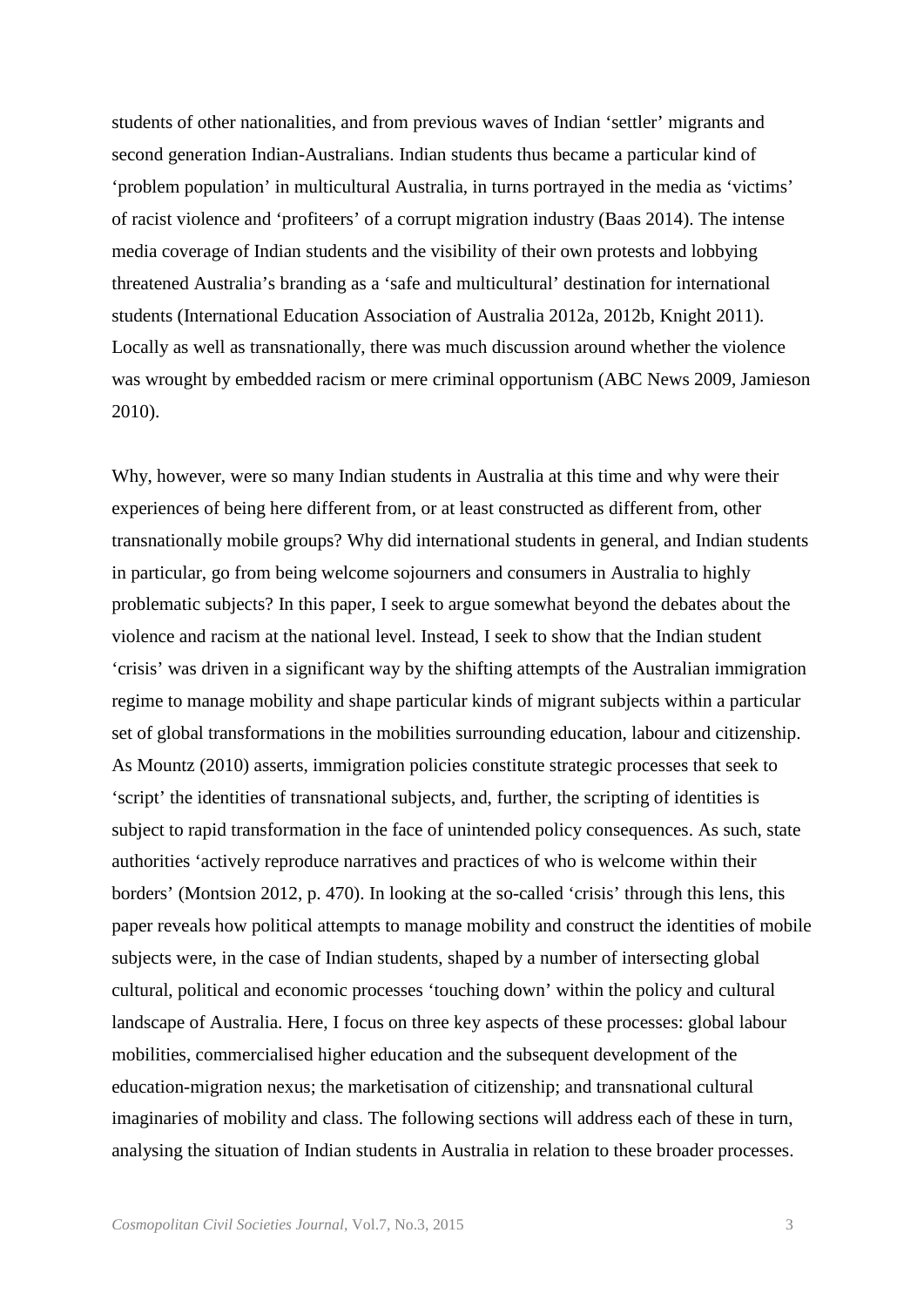#### **Labour mobilities, commercialised universities and the education-migration nexus**

The presence of large numbers of Indian international students in Australia throughout the 2000s is clearly linked to the global phenomenon that has been termed 'the educationmigration nexus' (Robertson 2013). The education-migration nexus involves the interlinking of international education and migration policy, and in most contexts involves the granting of particular privileges towards ongoing work and residency rights to the international graduates of local higher education institutions. Although Australia was one of the first countries to implement these policies (initially granting extra immigration 'points' for international students in 1998), Western student destination countries around the world have implemented similar policies at various times, which either explicitly or implicitly favour international graduates as temporary or permanent migrants, and grant significant work rights to student visa holders. Countries with aging populations, key skills gaps and higher education sectors with large numbers of international students were most likely to adopt some form of education-migration nexus policy throughout the early 2000s, although the nature and extent of policies have varied greatly over time and across different national and regional contexts (Robertson 2013).

Globally, the education-migration nexus must be read in the context of two interconnected trends. The first is the global commercialisation of higher education and the subsequent need for many higher education providers in the West to attract high numbers of fee-paying international students, and the second is the increased mobility of labour in the context of the global race for skills among developed countries with skills shortages and ageing demographics. In Australia, higher education began to become an export market in the late 1980s and early 1990s, largely as a consequence of the decline in public funding for the tertiary sector (Marginson 2006). Australia in particular was a global leader in the 'internationalisation' of its university sector through the enrolment of large numbers of fullfee paying international students. Its location as an English-speaking country in close proximity to Asian source countries positioned it within the 'Big Five' (Kell & Vogl 2012) of destination countries globally. By 2009, education was famously Australia's third largest export commodity, after iron ore and coal (AEI 2010) and international students made up over 20% of the university student population (AEI 2011). As a result of this, the viability of higher education institutions became closely linked in the 2000s to their ability to continue to attract a strong share of the lucrative global market for international students.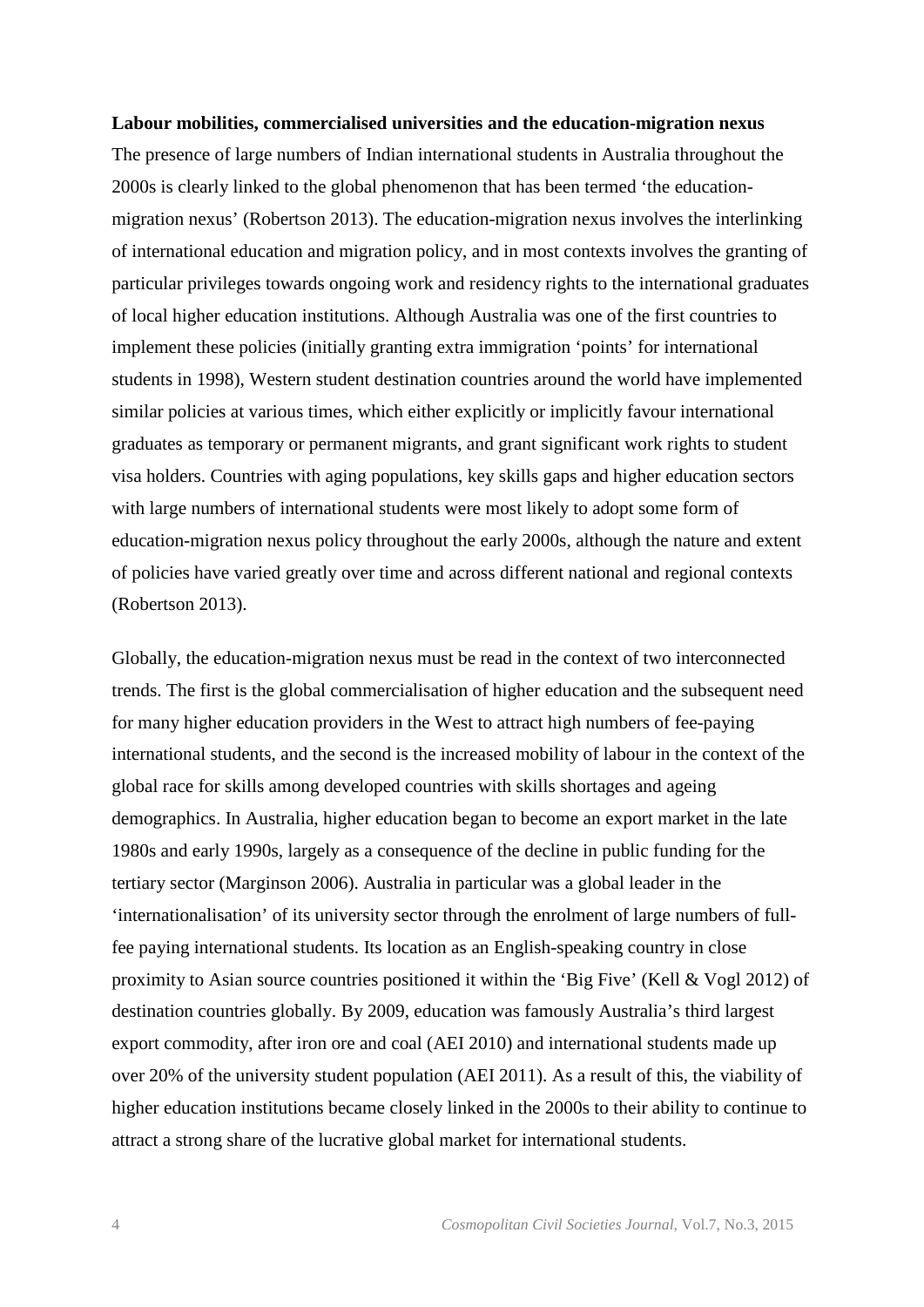Australian immigration policy during this time was heavily influenced by the perceived need for a 'targeted' immigration program that provided the skilled tradespeople and knowledge sector workers needed to power the national economy. The need for a large immigration program to supply labour and sustain population has by and large had bipartisan support in Australia since the 1970s, and since the 1990s the focus has been on 'skilled' entrants (Castles & Vasta 2004). At the end of the 1990s, providing international graduates with preferential access to permanent migration seemed like an ideal solution to put Australia ahead in the two global races for both the labour capital of skilled workers and the export capital of international student fees. Post-study migration options would attract more students to study in Australia, and as graduates they could then easily be funnelled into the labour market without issues of qualification recognition and social adjustment. The educationmigration nexus was thus heavily based on discourses of students as 'semi-finished human capital' (Khadria 2001) who had the potential to be elite 'designer migrants' (Ziguras & Law 2006).

As well as post-study migration, also crucial to education-migration nexus policies and the subsequent Indian student 'crisis' was the granting of expanded work rights to those on student visas. This had the consequence of attracting more students who wanted the option of work experience while studying or needed the opportunity to gain income to balance out living and study expenses. Allowing students to work, as well as creating the possibility of earning capacity after graduation through transitioning from student to migrant, made Australian international education more attractive to many prospective students. These policies allowed Australia to retain and expand market share despite the relatively high Australian dollar for much of the late 1990s and 2000s and the high cost of living in Australia's major cities.

The development of the education-migration nexus in Australia also has to be seen in relation to Australia's position in a global market for both students and migrants. The relatively generous work and migration options Australia provided to international students were strongly linked to the ongoing competition for students and skilled labour with other Englishspeaking destination countries like Canada, New Zealand, the US and the UK, as well as to the rise in the mid- to late 2000s of Asian countries in the international education market. This regional competition threated Australia's geographic advantage in comparison to European and North American destinations. Overall increases in the quality and prestige of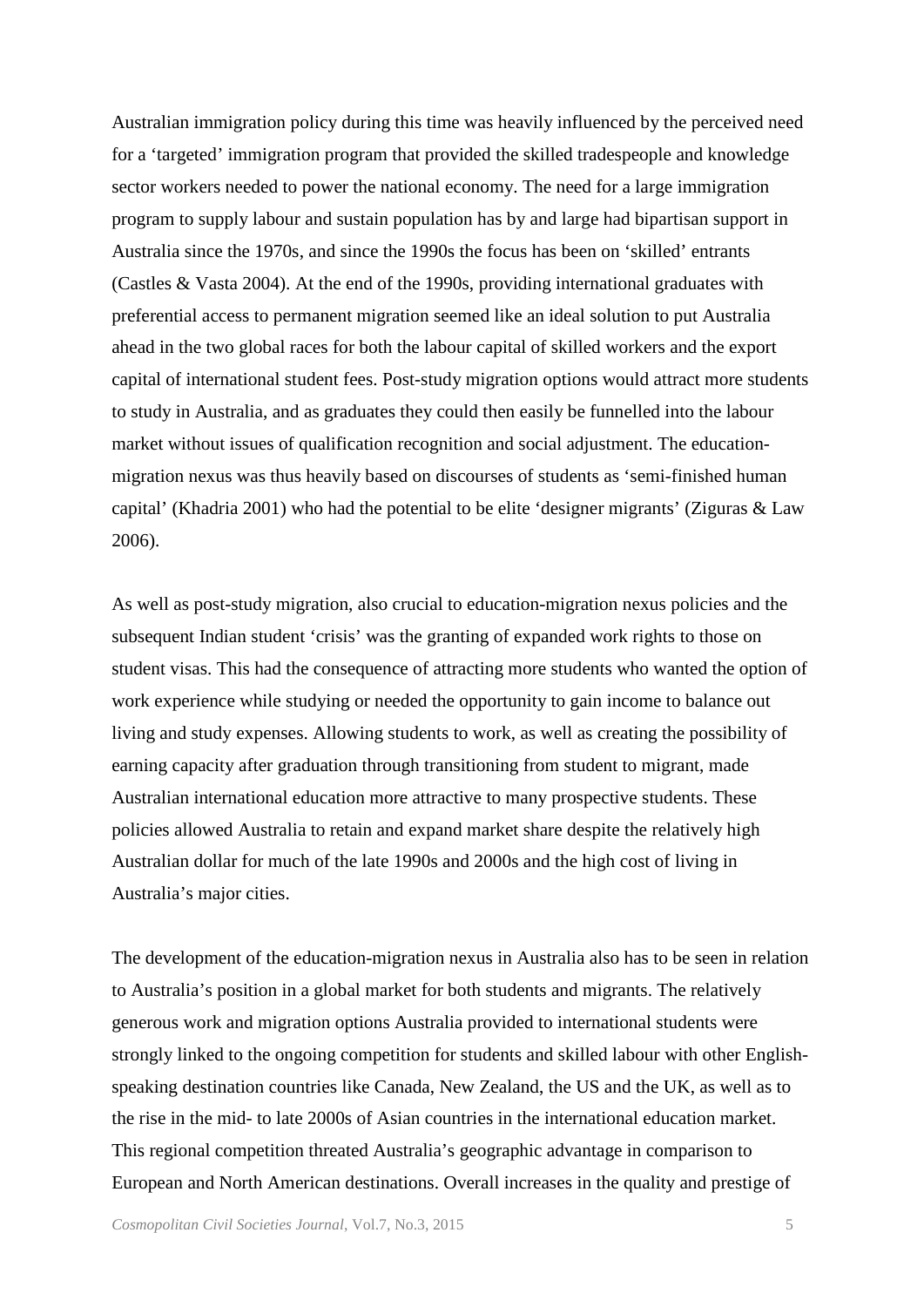universities in East Asia and pushes by Asian national governments to internationalise their higher education sectors (Kell & Vogl 2012), such as Singapore's strategy to become the 'Global Schoolhouse', meant that whether educational quality alone could keep Australia as the premier regional destination came into doubt. What Australia could offer, however, which emerging regional destinations like Singapore and Malaysia generally could not, was the opportunity for a qualification to convert into a migration outcome.

However, many competitor nations in the West, such as New Zealand, Canada and the UK, also began to offer post-study migration options in the early 2000s, putting further competitive pressure on Australia to broaden its student market. In 2004, the Vocational Education and Training (VET) sector was opened up to rapid internationalisation with VET qualifications, like university degrees, becoming linked to migration outcomes. Offering internationalised vocational as well as university-level programs was not well established in other global hubs for education export. Between 2006 and 2010, VET sector international enrolments in Australia grew by 400%, with Indian students representing just under half of all international enrolments in VET during the peak of 2008-09 (DIAC 2010). This shift in the education-migration nexus to open up a new segment of the international education market also had the consequence of shifting the identities (both real and perceived) of students coming from India as less well-resourced and more lower middle class than previous waves of students, and from regional areas rather than major urban centres (Robertson 2013).

While the introduction of VET sector migration pathways was politically positioned in terms of the skills shortages in trade occupations nationally, these developments have to be understood in terms of Australia's shifting relative position as an educational destination in the global marketplace. Australia was not competitive for the so-called 'best and brightest' students from an increasingly globally significant source of skills like India, with the most elite (in terms of both class and academic achievement) Indians still largely attracted to the US and the UK as the premier English speaking destinations (Lane 2012). Australia was also facing emerging competition regionally from Asian destinations, which were often cheaper and closer to home for many students. It was these global economic conditions that led to Australia opening up the education-migration nexus as a means to secure its ongoing share of the international student market.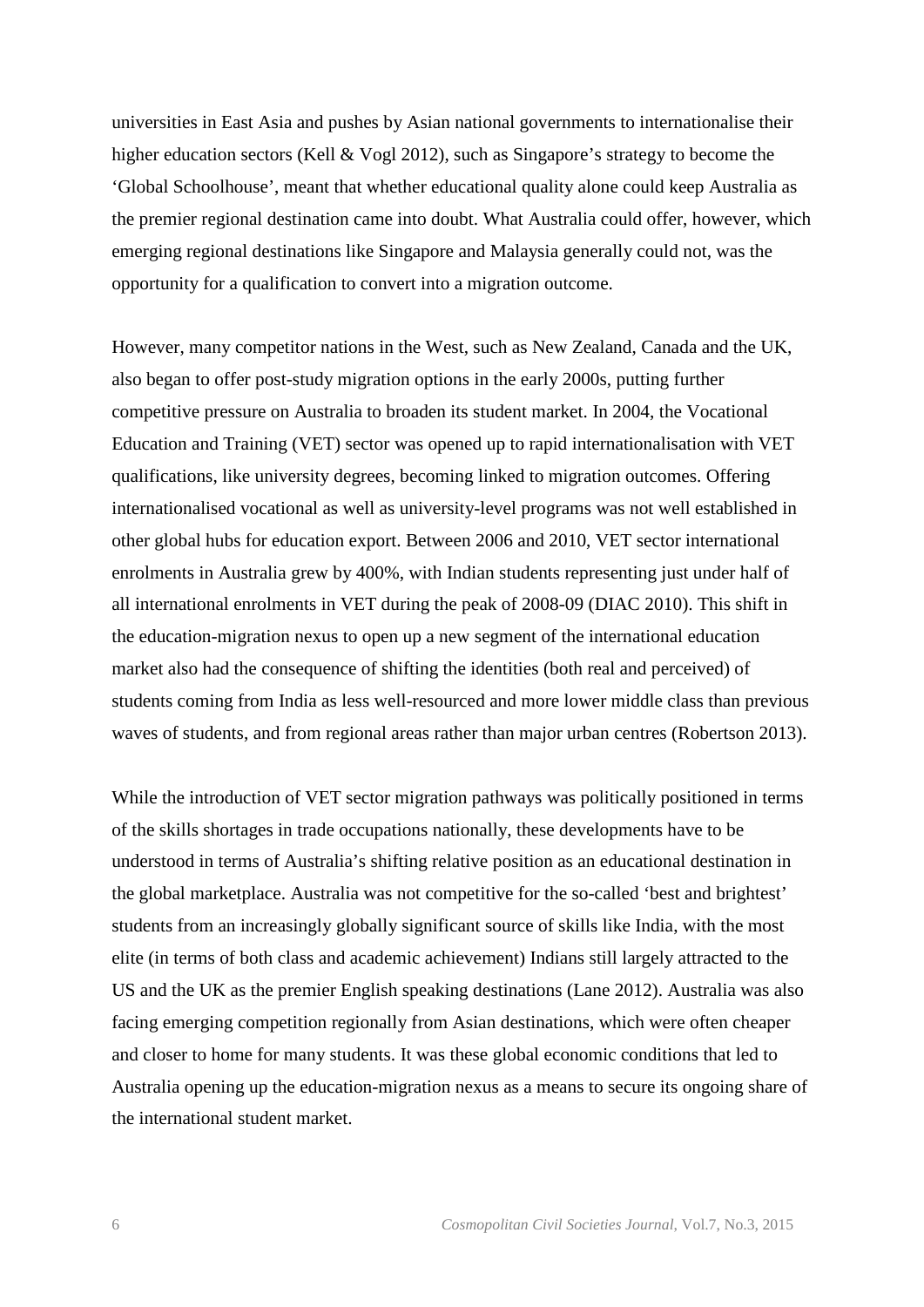The education-migration nexus in Australia by 2005 now consisted of various facets of policy: the opening up of work rights for student visas holders; the overall promise of PR after graduation; and the targeting of a less elite student demographic through the VET sector. This combination of policy mechanisms, designed to attract more students to Australia had, however, an unintended impact on local labour economies. Student visa holders in Australia became a new underclass of worker in the low skilled and service labour economies (Nyland *et al.* 2009). Some of these labour hierarchies also became highly ethnically stratified. Indian students, for example, although they worked across a wide variety of roles while studying, became associated mainly with convenience store clerking, taxi driving and car washing, as well as working in 'ethnic' small businesses such as Indian restaurants and grocery stores (Baas 2010, Singh 2011). The nexus thus became not just about filtering locally qualified graduates into the skilled migration program, but also about providing a 'hidden' stream of low-skilled labour through the student visa system (Dauvergne & Marsden 2014). This labour stream was particularly visible and particularly racialised in the case of Indian students, whose labour became quite crucial to specific industries. The taxi industry in Melbourne, for example, became so dependent on mostly Indian current and former international students as drivers that a drop in Indian student enrolments after the recalibrating of nexus policies in 2011 had a serious impact on labour supply (Lucas 2011).

The limitations on student visas around hours worked and the difficulty many students had in finding mainstream employment led to both 'semi-compliance' (Ruhs & Anderson 2010) in the labour market and increased vulnerability of students to exploitation by employers (Nyland *et al.* 2009). These labour market positions did not magically dissipate to make way for skilled roles once students graduated – in fact, there is significant evidence that it was often difficult for former students to gain skilled work (Gribble & Blackmore 2012) and many had to take on any job available in order to repay study debts and finance ongoing living costs (Robertson 2013, Robertson & Runganakailoo 2013). These labour market processes led to the stereotypical trope, increasingly common as a cultural referent in Melbourne and Sydney across the 2000s, of the Indian taxi driver with a prestigious local MBA.

The introduction of the VET sector into the nexus in 2004, which placed skilled trades like hairdressing, aged care and cookery as pathways to PR, also complicated the transnational labour identities and 'desirability' of students, particular for Indian students who represented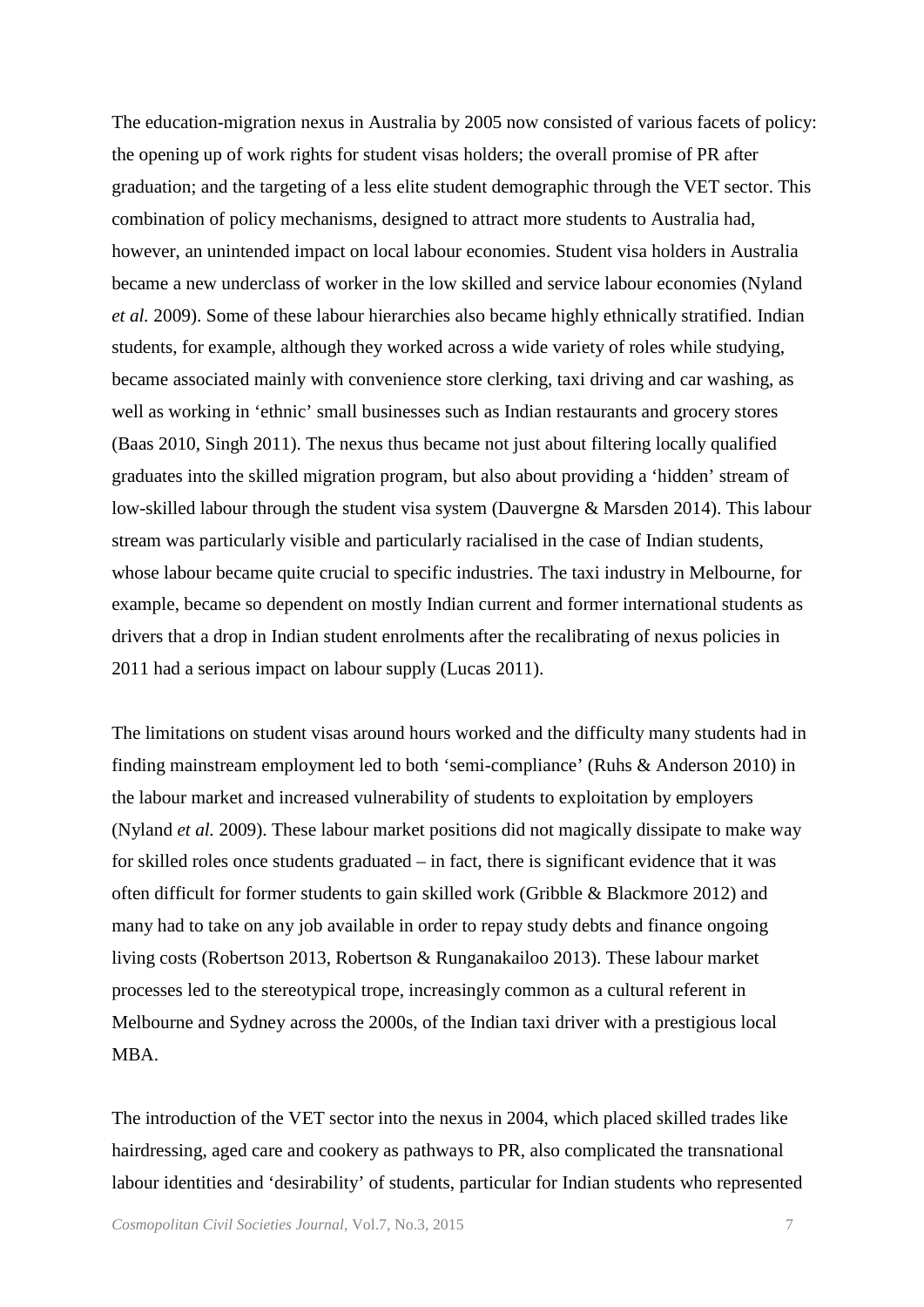much of the growth in VET sector enrolments. Although positioned as 'skilled' roles by the mobility regime because of labour shortages in these areas, these trade pathways did not have the cultural status, either in India or Australia, of more 'white collar' skilled occupations, particularly when compared to previously popular migration pathways for Indians through fields such as IT, medicine and accounting. The fact that VET programs were cheaper and shorter than university degrees, yet still provided access to PR, also attracted many students who were previously on more professional career trajectories to change to trade training, regardless of whether they were interested in actually practising the trade (Robertson 2013, Robertson & Runganakailoo 2013).

The position of students within Australian labour markets thus speaks to emerging complexity around global labour mobilities. Classical theories of immigration and labour markets, and a great deal of existing empirical research, tend towards a simplistic duality of unskilled (and often undocumented) migrants working in the lowly paid 'second' sector and skilled knowledge workers with flexible and frictionless mobility occupying professional positions (Samers 2009). Indian students in Australia, in contrast, exemplify the fuzziness and the complexity around skills and qualifications as social values rather than inherent truths (Dauvergne & Marsden 2014), and as characteristics whose value can vary under dynamic regimes of mobility. Indian students also exemplify the blurriness of the boundaries around established categories of mobile labour globally, with permanent/temporary or skilled/unskilled no longer binary categories of migrant type, but rather constructed and dynamic identities that shift according to policy transmutations and migrants' own agencies.

Within labour hierarchies in the host country such identities intersect in different ways with language, class, race and ethnicity in terms of how workers' value and power are subsequently constructed, both within specific workplaces and within broader labour geographies (Datta & Brickell 2009, Cook, Dwyer & Waite 2011). Through particular modes of the management of mobility, particular structural obstacles in the local labour market, and also through migrants' own agencies, skills and knowledge might not necessarily be mobilised in expected ways and the status of a visa category (e.g. student, skilled migrant) does not necessarily reflect the type of work that mobile subjects undertake or the type of labour subjectivities that become ascribed to them in the local cultural imagination. Indian students, for example, played a complex 'double role' as workers in Australia - as students they were the cheap 'fuel' for the secondary economy yet they were expected to become the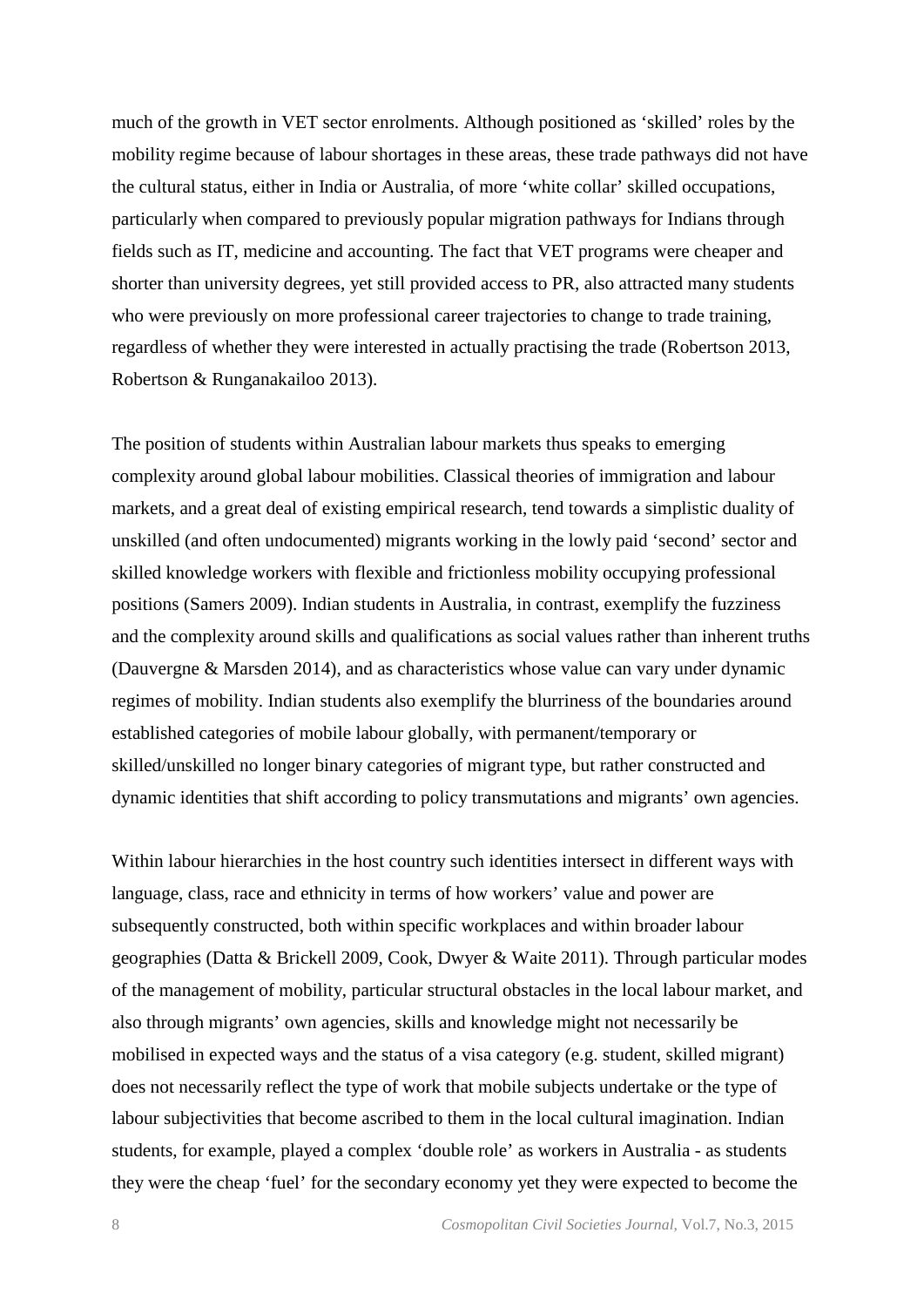future 'in demand highly skilled workers'. Their inability to transition seamlessly into the skilled workforce upon graduation led to significant critiques of both policy and of students' intentions within both media and academia (see for example Garnaut 2006; Birrell, Healy & Kinnaird 2007).

It was through these complex and dynamic processes of labour subjectivity-making that student-migrants moved from being seen as 'designer migrants' (Ziguras & Law 2006) to 'backdoor migrants' (Colebatch 2010, Murphy 2010). From around 2005, international students seeking PR were no longer seen as desirable migrants but problematic and opportunistic intruders who did not represent the 'right' kind of skilled labour (Robertson 2013). Indian students in particular, with their racialised visibility as unskilled labour in the community and in the media, came to particularly exemplify this discourse of 'problematic' mobility. As the education-migration nexus came under fire in the late 2000s, subsequent policy moves sought to further manage the transition from student to worker, generally implementing further steps in the student-to-migrant journey that would act to mould more 'desirable' worker identities. In 2007, 18 month temporary work visas for graduates were introduced, replacing many of the direct pathways from student visas to PR, and in 2008 the 'Professional Year' program was introduced for accounting, IT and engineering graduates to gain professional skills and experience before applying for residency. In 2010, the Migration Occupations in Demand List (MODL) was scrapped altogether and replaced by a Skilled Occupations List (SOL), which focused much more on highly technical professional skills than on trade occupations. This effectively cut off direct pathways from VET education to permanent residency. These policies were at face value a means to 'recalibrate' an immigration system that was seen in economic logics to have become more 'supply driven' than 'demand driven'. Yet they were also inherently designed to 'remould' desirable and selfreliant migrant-workers, rather than to actually address the fundamental issues of labour market exploitation and discrimination embedded within education-migration nexus processes.

# **The marketisation of citizenship**

The education-migration nexus can also be seen as an implicit part of transformations in citizenship both in Australia and in the context of global circuits of mobility. The nexus meant that for the first time since Federation there was a large population of noncitizen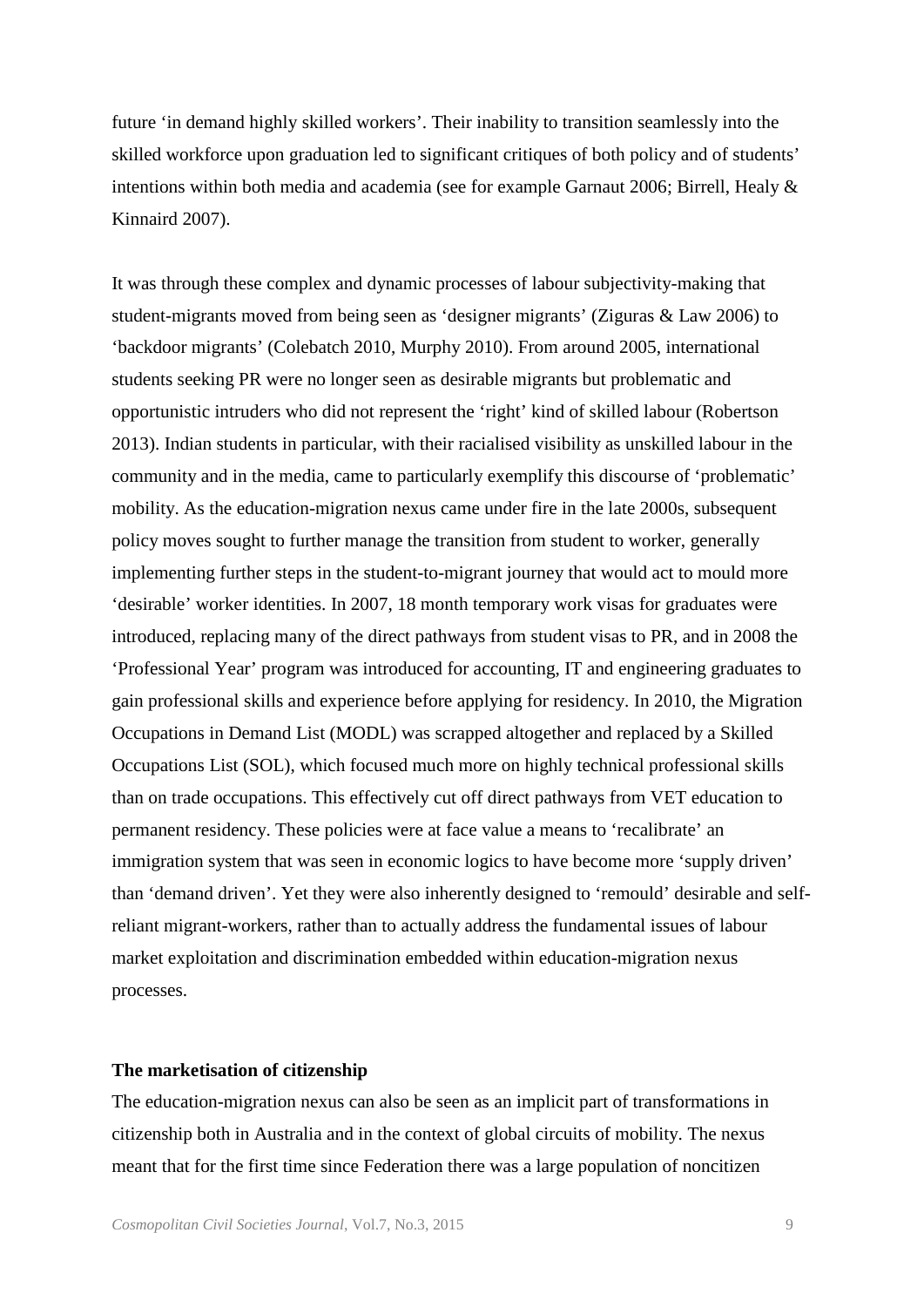residents in Australia, many with uncertain temporal horizons. Indian students in particular typified the increasing blurriness of boundaries between temporary/permanent and sojourner/settler because, although they entered Australia with temporary student visas, many were motivated to use this as a 'stepping stone' to PR and citizenship. These staggered migration trajectories are not entirely novel when viewed in historical context. The earliest migration circuits between India and Australia, for example, in the late  $19<sup>th</sup>$  and early  $20<sup>th</sup>$ centuries, consisted of Sikh sojourners who moved back and forth between wage labour in Australia and their natal villages in the Punjab (Dusenbury 2005). However, a settler-citizen paradigm dominated Australian immigration norms and processes for much of the  $20<sup>th</sup>$ century, and particularly since the post-war era (Robertson 2014). This paradigm was significantly disrupted by the influx of Indian students on 'staggered pathways', which both shaped and were shaped by increasingly neoliberal logics within ideologies and processes of citizenship in Australia.

The neoliberal transformation of citizenship is a global trend in many migrant-receiving countries. It includes the increase in highly quantified assessments of migrants' skills, qualifications and biopolitical characteristics (often through 'points tests'); the rise of 'investor migrant' schemes; the reduction in family reunion and humanitarian resettlement; and the ability for temporary workers to gain permanency through the performance of particular kinds of 'value' as labour, in which labour power is 'exchanged' for further rights in often highly unequal transactional processes (Lee & Pratt 2010, Rajkumar *et al.* 2012, Walsh 2011). The neoliberalisation of processes of national membership and belonging have been referred to in the literature as 'contractualised' citizenship (Somers 2008) or 'earned' (Van Houdt *et. al.* 2011) citizenship. In the specific context of Indian students in Australia during the heyday of the education-migration nexus, however, I refer to the expansion of neoliberal citizenship logics as the 'marketisation of citizenship'. This reflects how education-migration nexus processes involved forms of contract and exchange but also processes of consumption in relation to citizenship.

International students in Australia, as well as other temporary migrants, have to 'earn' citizenship through investments in time, money and labour as well as through the performance of 'desirable' migrant subjectivities that translate within the immigration regime's quantified assessment of migrant value. The characteristics of desirability are biopolitical (for example, age and health) as well as related to specific types of human capital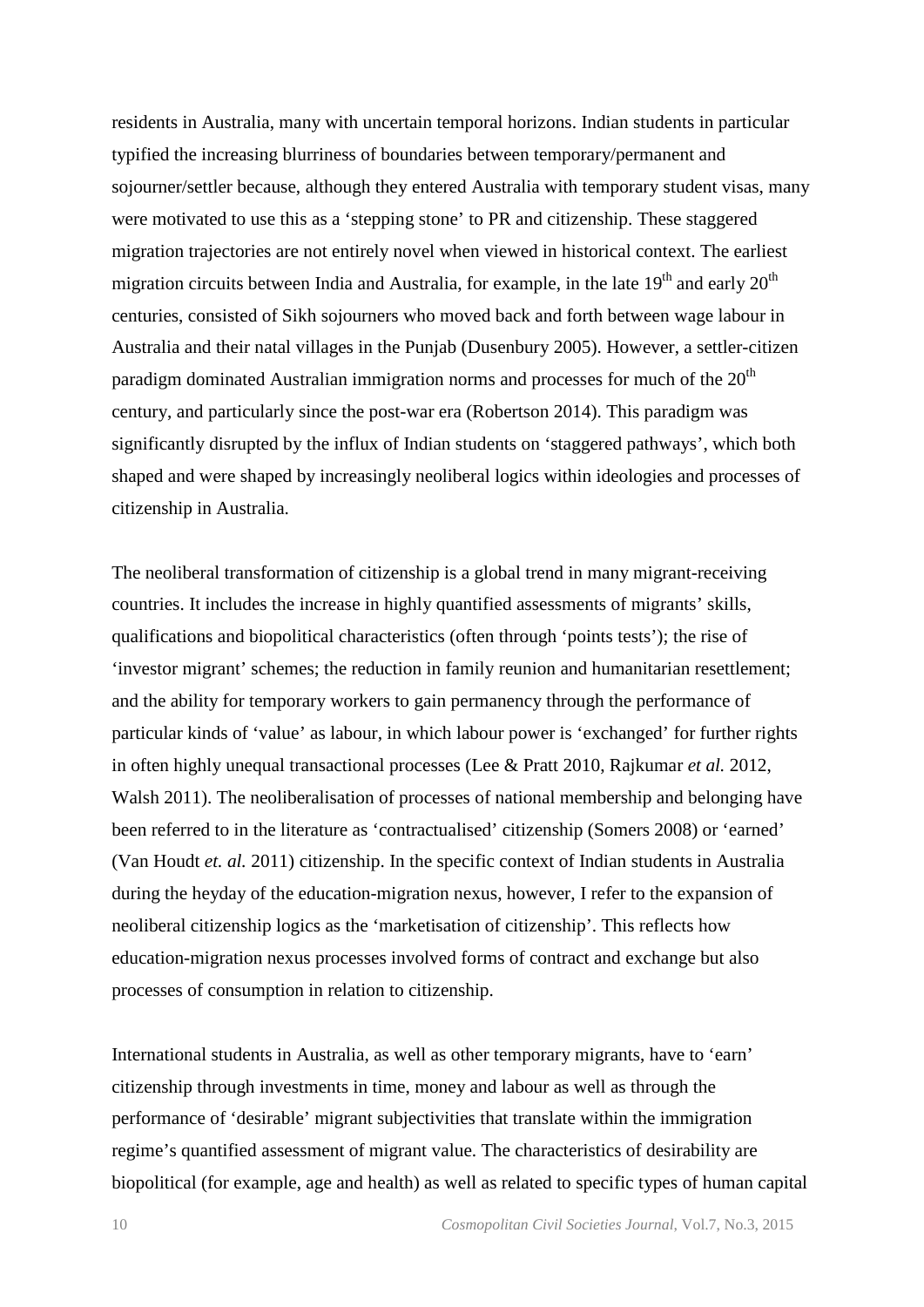(such as qualifications and work experience). Consumption also relates to the marketisation of citizenship, with the economic contribution of international students through student fees and consumer spending while in Australia also forming an implicit basis for the right to ongoing membership. The rise of a transnational industry of migration and education agents (an industry which is particularly prolific in India) furthers the marketisation of citizenship, in the sense that those with the financial resources to engage agents and lawyers are able to use this to their advantage in the citizenship 'market'.

Citizenship 'exchanges' such as these, in which migrants have to 'earn' or 'buy' their way to citizenship, often involve different forms of violence upon the bodies of migrants. Lee and Pratt (2010) provide two very clear examples of this in the context of the Filipino diaspora: the military service (and sometimes the death in duty) of undocumented migrants in the US as a pathway to 'earn' citizenship for themselves and their families, and the 'indentured servitude' of domestic workers in the Live-in Caregiver Program in Canada where female migrants exchange two years of intensive care labour to gain a permanent status. While the case of Indian students in Australia is perhaps less extreme than these examples, Indian students in the years surrounding the 'crisis' had to invest significantly, both financially and emotionally, into the quest for PR/citizenship. This was a burden often taken on by the family unit, with loans for tuition and visa application fees often creating a transnational system of family debt that students were then expected to pay back once legal membership in Australia was achieved (Baas 2006, Neilson 2009). The time spent away from family and the long hours working at 'violent and precarious' (Verma 2013) jobs, as well as the time invested in study and the various costs of living were also investments expected to 'pay off' with the achievement of PR. Students limited financial agency meant that they lived and worked in some of the 'some of the struggle spaces of Australian cities' (Dunn, Pelleri & Maeder-Han, 2011, p. 84), which left them vulnerable to both workplace exploitation and racist violence. The marketisation of citizenship for Indian students thus functioned as a highly unequal and highly unstable process of exchange, with the state always holding the power to change requirements after students had already invested considerable amounts of time, money and labour into the dream of PR. Significant changes in nexus policies in 2010, for example, part of a post-crisis policy backlash, left 122,149 VET sector student visa holders without any hope of achieving a return on their investment in fees and labour in the form of a migration outcome (Verma 2013), and little chance of being able to use their qualifications if they returned home (Robertson & Runganakailoo 2013).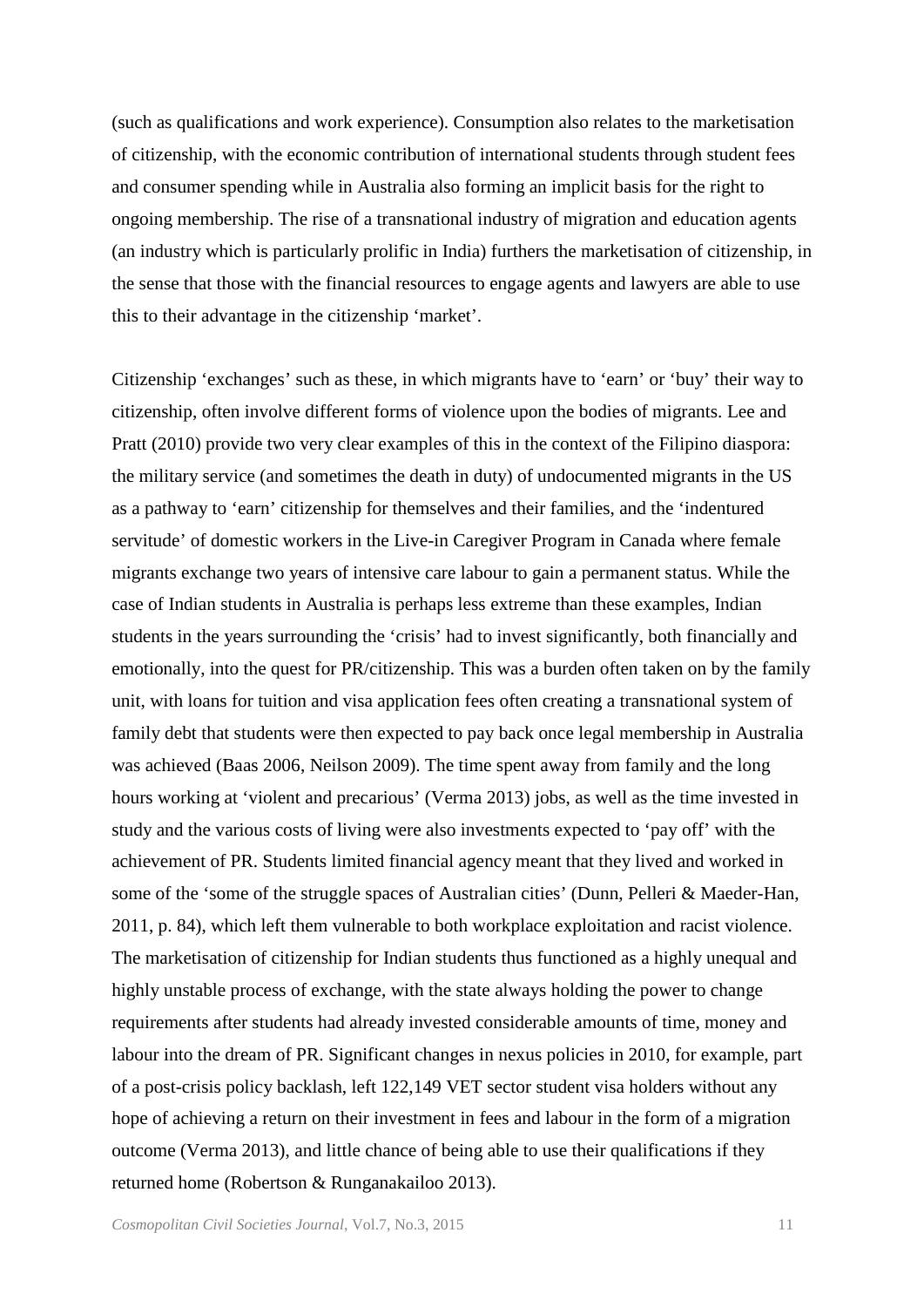The highly unequal processes of marketised citizenship described above also further complicated the subjectivities surrounding international students, this time in relation to citizenship. Once able to be neatly boxed as transient consumers who arrived with the primary motivation to consume Australian education and stay only for the duration of this consumption, student subjectivities became far more complex. As Deumert *et al.* (2005, p. 329) notes 'as well as being educational service beneficiaries, cross-border students are migrants, workers, consumers and human beings'. The problem of the commercialisation of education and the education-migration nexus then became around reconciling the consumer (whose welfare and satisfaction is largely the responsibility of the service provider) with the potential or partial citizen, who is a member of the community, an active participant in the labour force, and a potential permanent settler (which implies a broader scope of responsibility for their rights and welfare involving both the community and the state).

The violence against Indian students and the subsequent political actions (both the 'peace rallies' in Melbourne and Sydney in 2009 and the taxi driver protests in Melbourne in 2008) were some of the events that put these complex and shifting citizenship subjectivities into sharp relief. The 'marketisation' model of citizenship clashed here with existing ideologies of liberal inclusiveness, universal human rights, and multicultural fairness. Over the first decade of the 2000s there was thus a shift, in both public attitudes and policy, to international student welfare. Academic work reframed student welfare from a customer satisfaction framework to engage with ideas of civil society, global citizenship, and universal human rights (see, for example Forbes-Mewett 2005 and Deumert *et al.* 2005), and various levels of local, state and federal government also began, in a limited way, to treat students as partial citizens rather than transient consumers (Robertson 2013). These expansions in understandings of student welfare and citizenship were, however, still frequently undercut by marketisation logics, with both government agencies and student advocacy groups frequently linking the protection of students' rights with the protection of Australia's 'export' market for education (Robertson 2011).

The marketisation of citizenship is also closely linked not just to local and national processes of rights and belonging, but also to global hierarchies of citizenship (Lee 2008, Aas 2013) which place Australian citizenship and permanent residency as more valuable to the mobile subject than many non-Western citizenships, including Indian citizenship. The Australian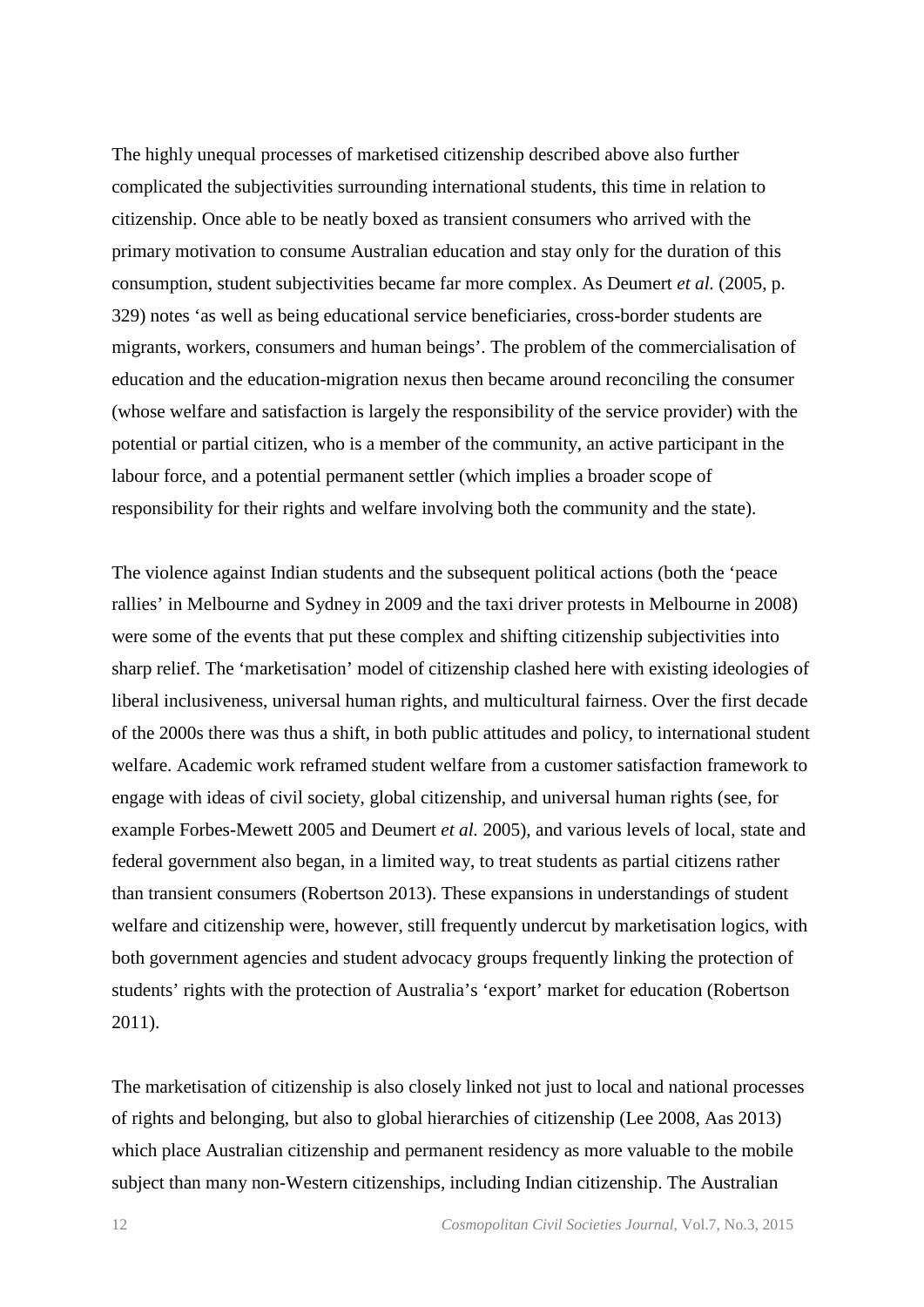passport has global 'mobility value' because of its relative neutrality as a Western passport, meaning that Australian passport holders often have fewer visa requirements and more general fluidity across borders, especially into other developed nation-states. For Indian students, Australian citizenship has additional mobility value in that it also allows dual citizenship, which gives Indian nationals who naturalise the advantage of access to Overseas Citizenship of India (OCI) status. Global hierarchies of citizenship, which are constructed through an international system of mobility that privileges certain national citizenships over others for people on the move, as well as the more intangible social and cultural 'status' of the Western or dual citizenship, make Australian citizenship 'global' in a way that Indian citizenship is not. For Indian students in Australia therefore, obtaining Australian citizenship could signify settlement in and belonging to Australia, but also strongly symbolise the capacity for transnational social capital and ongoing global mobility (Baas 2010b), a type of 'flexible citizenship' (Ong 2006).

### **Class and cultural imaginaries of mobility**

As Baas (2010a) has shown, Indian student journeys were not imagined through frameworks of 'migration' or 'settlement' or even of two country 'transnationalism' but rather of ongoing intra- and international mobility between India, Australia and various other countries – a process of becoming 'global' or 'mobile' rather than becoming 'Australian' or 'Western'. Thus, despite the deep significance of the citizenship ideologies and nexus policies described above, cultural imaginaries of mobility were arguably an equally important driver of the presence of large numbers of Indian students in Australia in the first decade of the 21<sup>st</sup> century. The cultural imaginaries of these students were, as Baas (2010a) has clearly shown in his anthropological work, highly significant in shaping their desires for overseas education, work experience and ultimately, PR or citizenship. Time spent in the West has become a highly significant rite of passage for many middle-class Indian young people. This is driven not just by the tangible opportunity to accumulate particular types of social and cultural capital, like language skills, international networks and Western passports, but also by a less tangible 'imaginary' of what it means to be an 'upwardly mobile' young person in India today. Within this imaginary international higher education becomes 'imbued with mediated meanings' (Caluya, Probyn & Vyas 2011, p. 88) and serves as a class marker (Rizvi 2005) as well as 'a marker of modernity' (Caluya, Probyn & Vyas 2011, p. 88).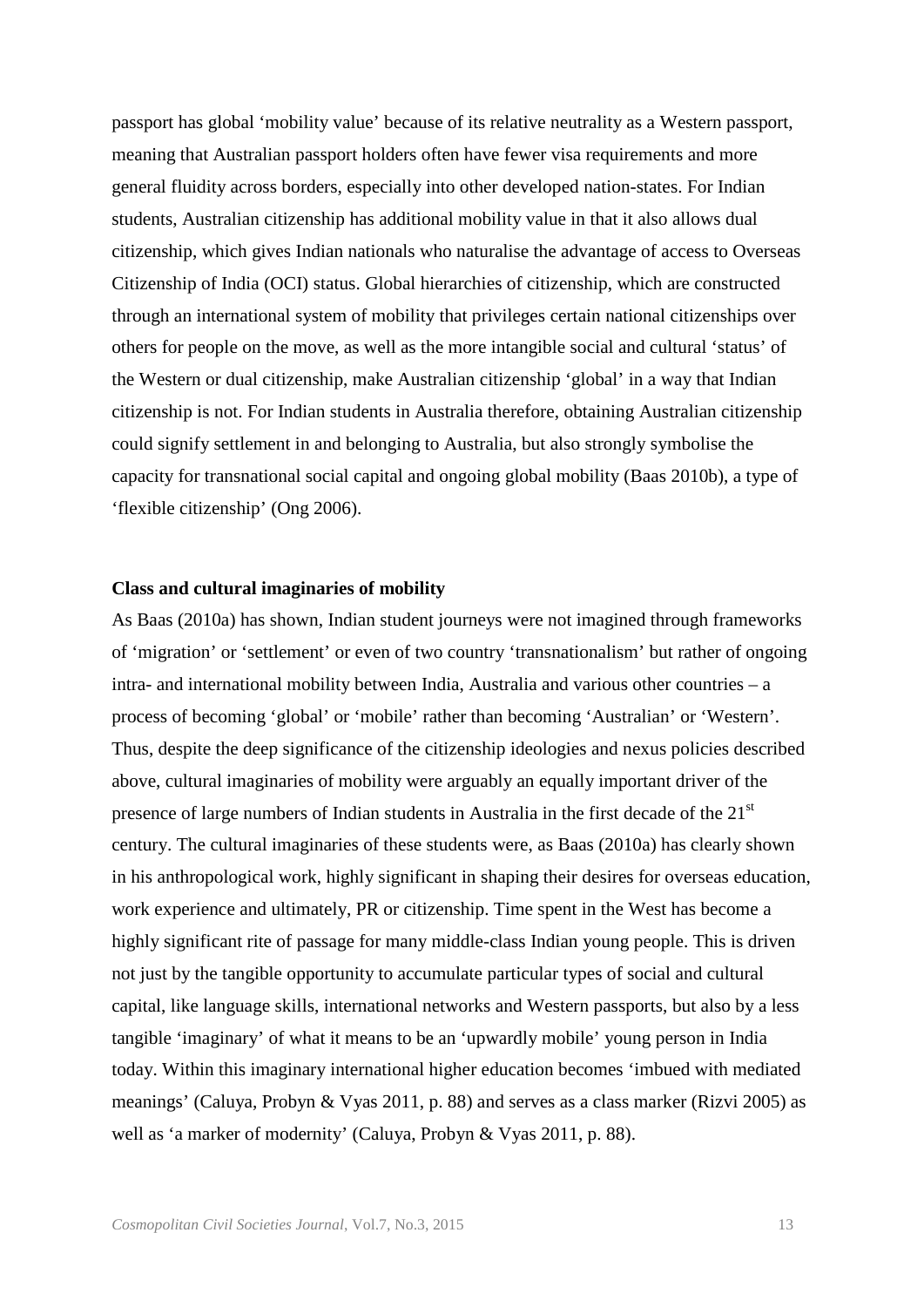The existing post-colonial cultural relationship between India and Australia, as well as the fact that Australia has been a key site of settlement for the Indian diaspora since the 1970s, form part of the imaginary of Australia as a specific destination in the West for the mobile, global young Indian. These existing cultural imaginaries were, and still are, intensified and exploited by the Australian government and higher education sector, whose direct marketing towards India is also a key part of nexus processes. Intensifying imaginaries of educational mobility has also proved profitable for the capitalist sector of 'middle-men' in both Australia and India who facilitate mobility, including education and migration agents, accommodation brokers, private colleges, and loan sharks. Both the desire and the opportunity for international education have also diffused rapidly over the last few decades across a broader segment of the Indian middle class in a general national context of increased social mobility. While overseas education was once only the domain of a small section of the elite, urban upper middle class (Gillan, Damachis & McGuire 2003), Australian education in particular became achievable for a far less elite middle class of peri-urban or semi-rural Indian families with the opening up of the VET sector (Baas 2007). Aspirations for social mobility through becoming a 'global' Indian were enabled through less costly course options, opportunities for earning capacity in Australia during and after study, and increased (and aggressively marketed) borrowing options to finance overseas study through banks and other formal and informal lenders.

The desirability of migrants to the nation-state is inherently linked to class privilege (Sparke 2009). Class thus played a key role in the shifting desirability/undesirability of Indian students as mobile subjects. Previous waves of elite students were seen as self-sufficient and highly resourced, and therefore unproblematic. The post-2004 emerging class of non-elite Indian students were generally painted in the media as either opportunistic and untrustworthy 'backdoor migrants' or hapless victims of an exploitative system and racist culture (Robertson 2013). A class division was also present *within* the increasingly heterogeneous population of Indian students that reflected Australian discursive anxieties about good versus bad migrants. Baas (2014) notes, for example, that members of 'older' cohorts of Indian students saw the post-2004 cohort as partially to blame for the violence for being 'poorly adjusted' and not speaking English well. As Caluya, Probyn and Vyas (2011, p. 90) explain 'the same Indian who operates as a cultural Other for the middle class white Australian becomes a class-based Other for the good Indian student. This "Permanent Residency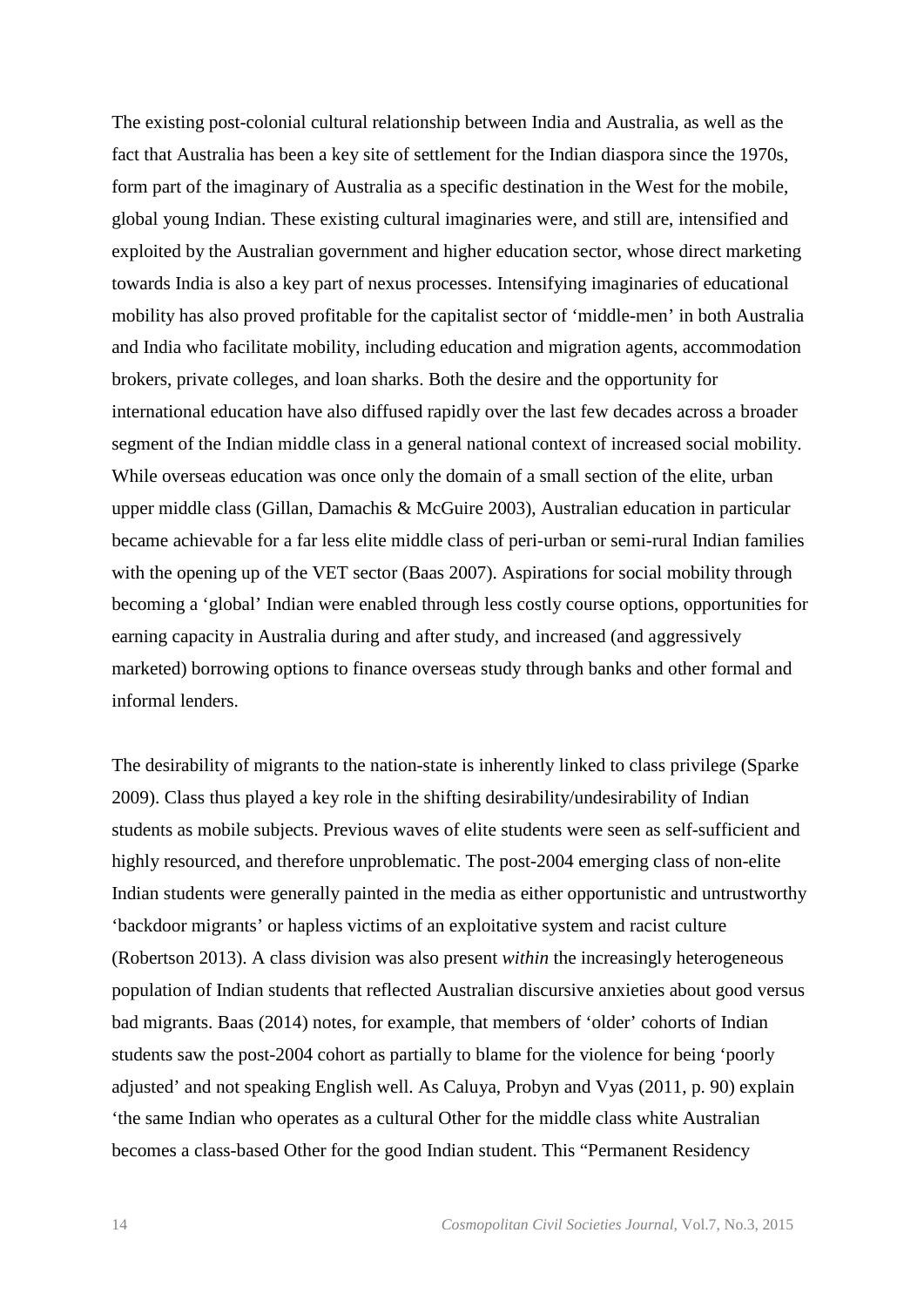oriented student" is then a threat to the nation of India in general, and particularly to the "good Indian student".'

The class identities of students also became important discursively, although in somewhat paradoxical forms, in media constructions of the violence. On the one hand, Indian students were positioned as vulnerable because they were travelling to unskilled jobs late at night and living and commuting in socio-economically deprived suburban areas. Yet they were also positioned by police spokespeople as 'soft targets' because they showed overt signs of wealth, such as expensive mobile phones and iPods (Baas 2014). These discursive constructions of 'desirable/undesirable' and 'vulnerable' migrants as classed subjects neglect the complex agencies and motivations of Indian students from varied class backgrounds, and obscure the role of the immigration regime itself in the construction of migrant subjectivities.

As I have argued above, the 'desirability' of Indian students as mobile subjects shifted in the Australian cultural imaginary from 'designer migrants' to 'backdoor migrants'. This was closely linked to particular media and policy discourses, but it can also be understood in relation to the contrasting cultural imaginaries of mobility that already existed in Australia and India. Indian imaginaries of ongoing mobility and the accumulation of flexible citizenship clashed with embedded Western ideas of middle-class young people studying and working 'abroad'. For most middle-class Australians, time spent overseas is a common 'rite of passage' for young people, but constructions of this mobility (such as 'gap years' and 'student exchanges') centre more on ideas of self-actualisation, professional development and leisure travel (Simpson 2005; Wilson & Fisher 2009; Hirschorn & Hefferon 2013) than on labour migration or the accumulation of flexible citizenship. These contrasting imaginaries made a Western audience see the actions of Indian students using education as a stepping stone to PR as suspect – positing them as 'backdoor migrants' who were not genuinely interested in education for education's sake. Yet this public attitude tended to ignore the fact that international education had not been instrumentalised as 'earning' a migration outcome by Indian students themselves. Rather, it had been instrumentalised by the market-based logics that dominated the Australian higher education and immigration regimes (Caluya, Probyn & Vyas 2011), and further intensified by the 'brokerage' industry – including peak national bodies like Australian Education International, as well as the raft of agents and recruiters working for and with Australian education providers. The development of the 'PR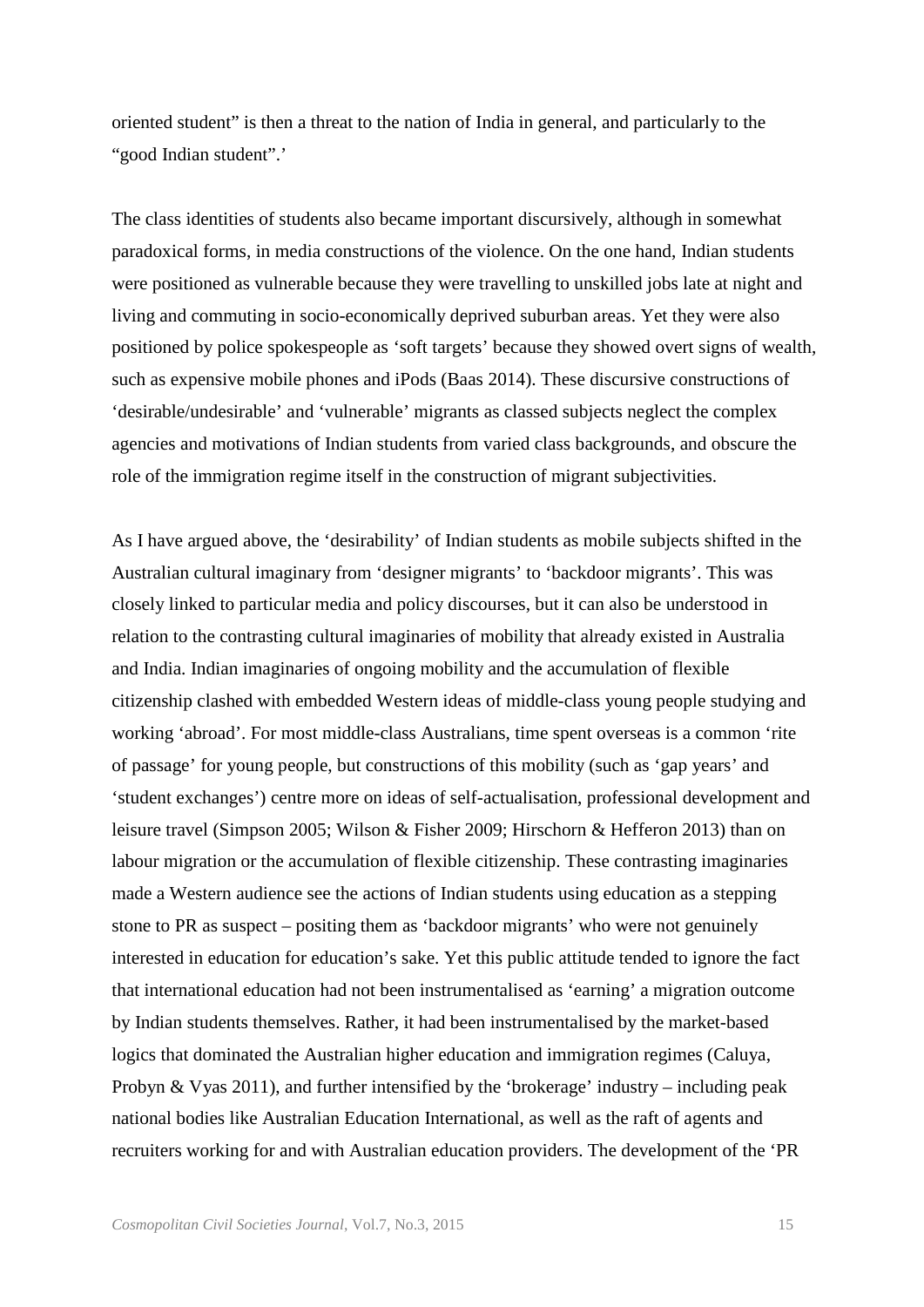factory' college and the 'PR motivated student' were thus the consequence of these systems and industries, rather than some moral failing or duplicity of students themselves.

## **Conclusions**

In many ways the Indian student 'crisis' exemplifies Castles' (2004) thesis of the 'unintended consequences' of immigration policy. Meant to slip seamlessly into the labour market as 'designer migrants', Indian students instead proved to defy, through both structural pressures and their own agencies, the intended 'frictionless' (Baldassar & Pyke 2014) and neoliberalised outcomes of the education-migration nexus. They faced significant vulnerabilities while in Australia as 'citizens-in-waiting', as they were subject to the tangible racist violence of the streets as well as the systemic violence (Žižek 2009) wrought by labour exploitation and the precarious status created by migration policy. The consequences also reached far beyond individual student migrants – the crisis sparked a series of critiques around the quality of the Australian education industry, Australia's commitment to multiculturalism, and the nature of Australia's bilateral relationship to India as an emerging regional power.

Rather than looking at the localised debates on race and violence sparked by the crisis, this paper has sought to position the Indian student crisis itself as a consequence of particular transnational and global processes, and particular modes of the national governance of mobility that are embedded within these processes. It has asked what the supposed crisis tells us about the ways in which global economic processes, national immigration regulations, and varied cultural imaginaries of mobility shape particular kinds of mobile subjectivities at different times. In particular, I have focused on three key processes that shaped the presence and position of Indian students within Australian society leading up to the crisis: the education-migration nexus as an outcome of the global commercialisation of higher education and the globalisation of labour; the marketisation of citizenship; and the contested cultural imaginaries of mobility and class in both Australia and India. These processes intersected to lead to highly dynamic national policies around the management of mobility which made and remade Indian students as desirable and then undesirable subjects.

The Indian student crisis was a moment of reflection for Australia on its still troubled relationship with racial difference in spite of its nearly 40-year legacy of official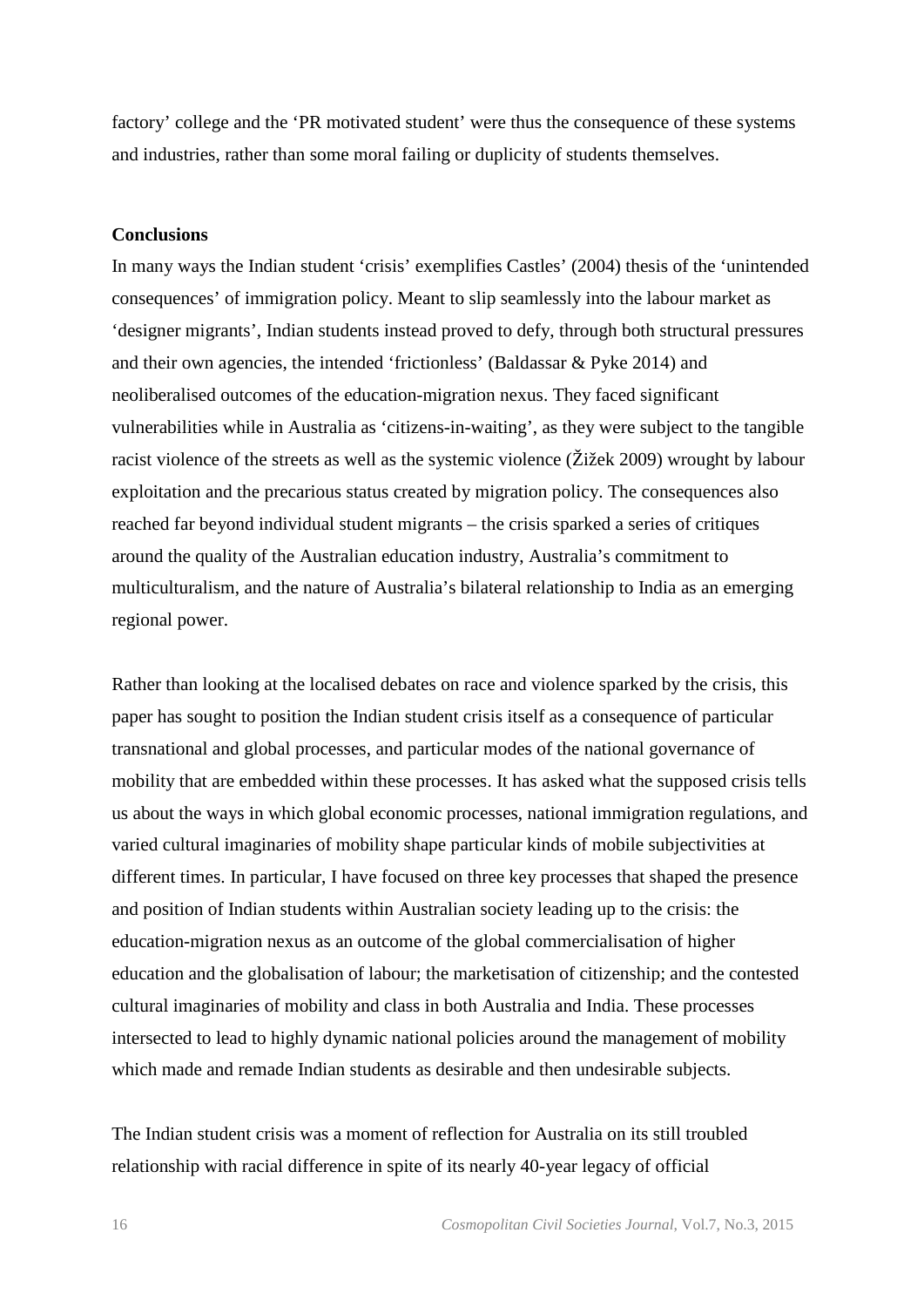multiculturalism. Yet, as I have tried to show, it should also remain a series of events that causes us to reflect on the way our relationship to the mobile subjects travelling and living within and across our national borders are shaped by economic and cultural forces that both transcend and are embedded within the nation-state itself. In particular, the shifting fortunes of Indian students in Australia across the 2000s should give us pause for thought on the discursive and political power of migration governance, the migration industry, the education industry and the cultural and ideological constructs around mobility, citizenship and belonging that are shaped through them.

## **References**

- Aas, K. F. 2013, 'The ordered and the bordered society: Migration control, citizenship, and the northern penal state', in K.F. Aas and M. Bosworth (eds) *The Borders of Punishment: Migration, Citizenship, and Social Exclusion*, Oxford University Press, Oxford, pp. 21-39. doi: <http://dx.doi.org/10.1093/acprof:oso/9780199669394.003.0002>
- ABC News 2009, 'Police deny Indian attacks racist', *ABC News*, June 9th. Accessed 11/07/2014 at: [http://www.abc.net.au/news/2009-06-09/police-deny-indian-attacks](http://www.abc.net.au/news/2009-06-09/police-deny-indian-attacks-racist/1708090)[racist/1708090](http://www.abc.net.au/news/2009-06-09/police-deny-indian-attacks-racist/1708090)
- Australian Education International 2010, International student enrolment and visa statistics. Accessed 20/03/12 at:

<http://aei.gov.au/AEI/Statistics/studentenrolmentandvisastatistics/Default.html>

- AEI 2011, Onshore higher education international students as a proportion of all onshore students by university, 2010, Research Snapshots. Accessed 23/08/14 at: [https://www.aei.gov.au/research/ResearchSnapshots/Documents/International%20stude](https://www.aei.gov.au/research/ResearchSnapshots/Documents/International%20students%20in%20Australian%20unis%202010.pdf) [nts%20in%20Australian%20unis%202010.pdf](https://www.aei.gov.au/research/ResearchSnapshots/Documents/International%20students%20in%20Australian%20unis%202010.pdf)
- Baas, M. 2006, 'Students of migration: Indian overseas students and the question of permanent residency', *People and Place*, vol. 14, no. 1, pp. 9–24.
- Baas, M. 2007, 'The language of migration: the education industry versus the migration industry', *People and Place*, vol. 15, no. 2, p. 49.
- Baas, M.2010a, *Imagined Mobility: Migration and Transnationalism among Indian students in Australia*, Anthem Press, London.
- Baas, M. 2010b, 'Praying for food. Class and Indian overseas students in Australia', in G.T. Bonifacio and V.S. Angeles (eds) *Gender, Religion, and Migration: Pathways of Integration*, Rowman & Littlefield, Maryland, pp. 71-93.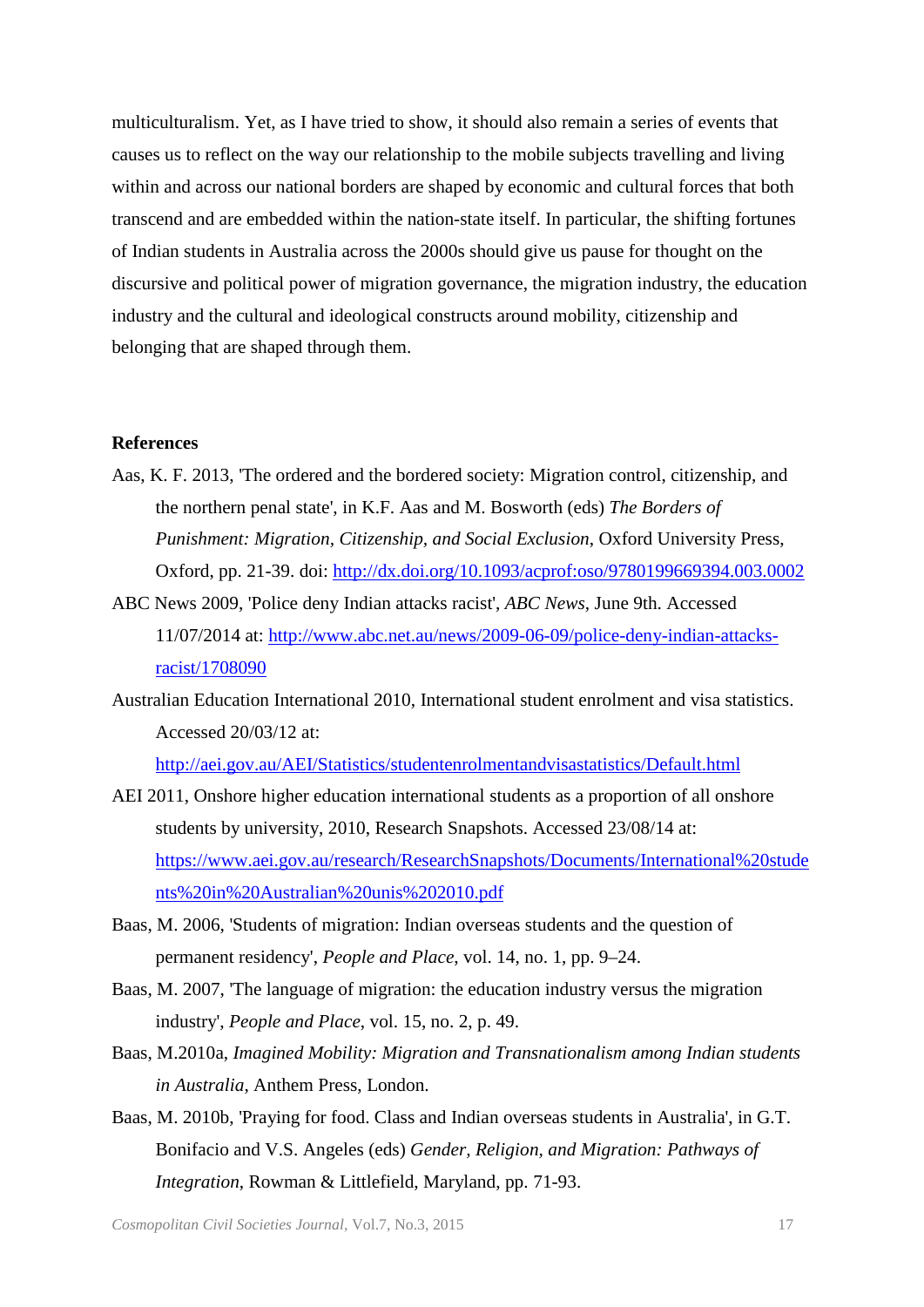- Baas, M. 2014, 'Victims or profiteers? Issues of migration, racism and violence among Indian students in Melbourne'*, Asia Pacific Viewpoint*, vol. 55, no. 2, pp. 212-225. doi: <http://dx.doi.org/10.1111/apv.12046>
- Baldassar, L., & Pyke, J. 2014, 'Intra‐diaspora knowledge transfer and 'new' Italian migration', *International Migration*, vol. 52, no. 4, pp.128–143. doi: <http://dx.doi.org/10.1111/imig.12135>
- Birrell, B., Healy E. & Kinnaird, B. 2007, 'Cooks galore and hairdressers aplenty', *People and Place*, vol. 15, no. 1, pp. 30–44.
- Caluya, G., Probyn, E. & Vyas, S. 2011, ' "Affective eduscapes": the case of Indian students within Australian international higher education', *Cambridge Journal of Education*, vol. 41, no. 1, pp. 85-99. doi: <http://dx.doi.org/10.1080/0305764X.2010.549455>
- Castles, S. 2004, 'The factors that make and unmake migration policies', *International Migration Review*, vol. 38, no. 3, pp. 852-884. doi: [http://dx.doi.org/10.1111/j.1747-](http://dx.doi.org/10.1111/j.1747-7379.2004.tb00222.x) [7379.2004.tb00222.x](http://dx.doi.org/10.1111/j.1747-7379.2004.tb00222.x)
- Castles, S. & Vasta, E. 2004, 'Australia: New conflicts around old dilemmas', in W. Cornelius (ed.) *Controlling Immigration: A Global Perspective*, Stanford University Press, Stanford, pp. 141-173.
- Colebatch, T. 2010, 'Economic slump hits population', The Age, June 5th. Accessed 17/08/2012 at: [http://www.theage.com.au/national/economic-slump-hits-population-](http://www.theage.com.au/national/economic-slump-hits-population-20100604-xkqw.html)[20100604-xkqw.html.](http://www.theage.com.au/national/economic-slump-hits-population-20100604-xkqw.html)
- Cook J., Dwyer, P. & Waite, L. 2011, 'The experiences of Accession 8 migrants in England: Motivations, work and agency', *International Migration*, vol. 49, no. 2, pp. 54-79. doi: <http://dx.doi.org/10.1111/j.1468-2435.2009.00595.x>
- Datta, A. & Brickell, K. 2009, ' "We have a little bit more finesse, as a nation": Constructing the Polish worker in London's building sites', *Antipode*, vol. 41, no. 3, pp. 439-464. doi: <http://dx.doi.org/10.1111/j.1467-8330.2009.00682.x>
- Dauvergne, C. & Marsden, S. 2014, 'The ideology of temporary labour migration in the postglobal era', *Citizenship Studies*, vol. 18, no. 2, pp. 224–242. doi: <http://dx.doi.org/10.1080/13621025.2014.886441>
- Deumert, A., Marginson, S., Nyland, C., Ramia, G. & Sawir, E. 2005, 'Global migration and social protection rights: the social and economic security of cross-border students in Australia', *Global Social Policy*, vol. 5, no. 3, pp. 329-352. doi: <http://dx.doi.org/10.1177/1468018105057415>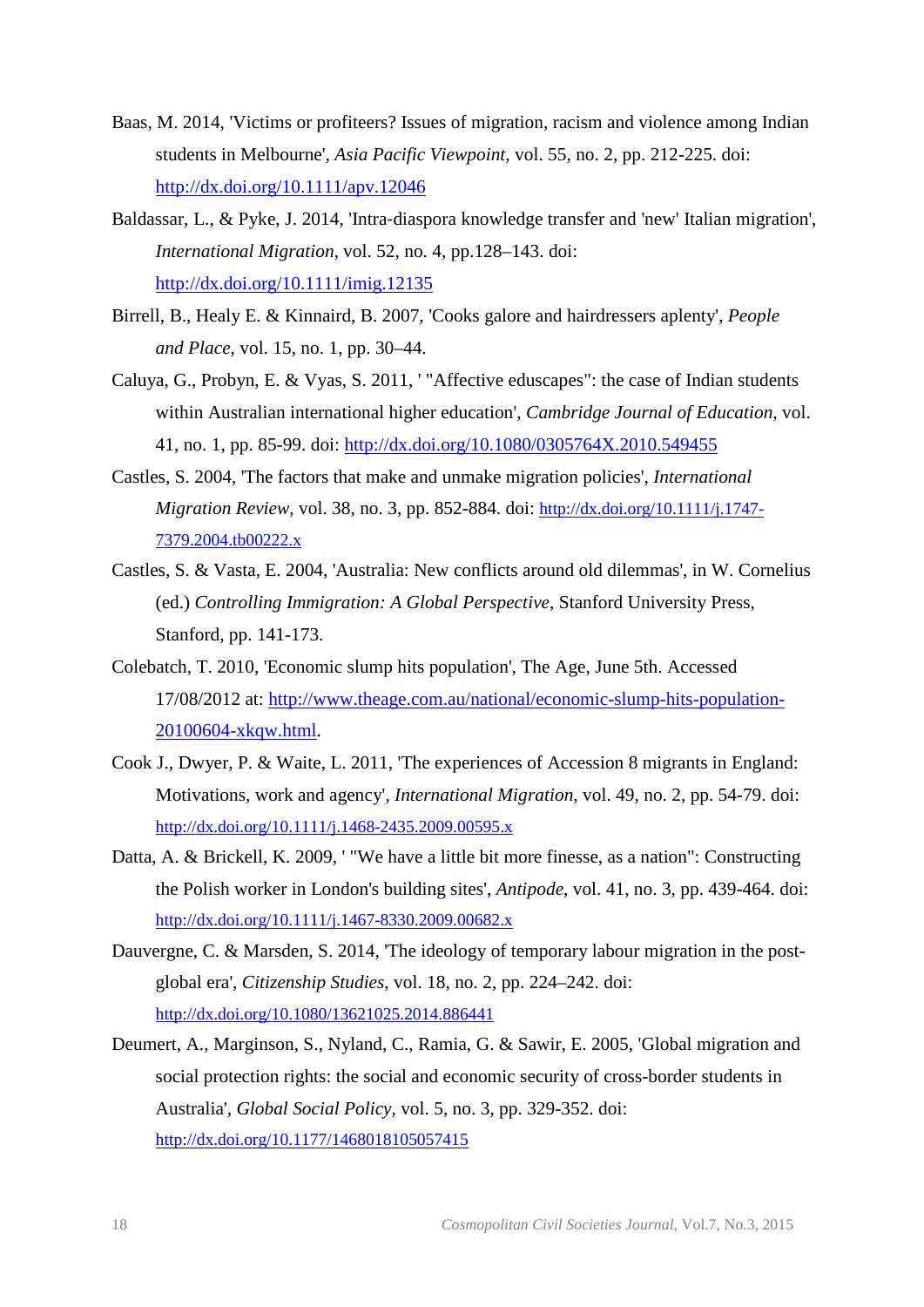- Department of Immigration and Citizenship (DIAC) 2010, Student Visa Program Trends— 2003-4 to 2009-10. Accessed 16/05/14 at: [http://www.immi.gov.au/media/statistics/study/\\_pdf/student-visa-program-trends-2009-](http://www.immi.gov.au/media/statistics/study/_pdf/student-visa-program-trends-2009-10.pdf) [10.pdf](http://www.immi.gov.au/media/statistics/study/_pdf/student-visa-program-trends-2009-10.pdf)
- Dunn, K., Pelleri, D. & Maeder-Han, K. 2011, 'Attacks on Indian students: the commerce of denial in Australia', *Race & Class*, vol. 52, no. 4, pp. 71-88. doi: <http://dx.doi.org/10.1177/0306396810396603>
- Dusenbery, V.A. 2005, 'Sikh positionings in Australia and the diaspora concept', in [M.](http://link.springer.com/search?facet-creator=%22Melvin+Ember%22)  [Ember,](http://link.springer.com/search?facet-creator=%22Melvin+Ember%22) [C. R. Ember,](http://link.springer.com/search?facet-creator=%22Carol+R.+Ember%22) and [I. Skoggard](http://link.springer.com/search?facet-creator=%22Ian+Skoggard%22) (eds), *Encyclopedia of Diasporas. Immigrant and Refugee Cultures Around the World*, Springer, New York, pp. 485-491. doi: [http://dx.doi.org/10.1007/978-0-387-29904-4\\_49](http://dx.doi.org/10.1007/978-0-387-29904-4_49)
- Forbes-Mewett, H. 2005, 'The concept of security and its relevance to the international education market', ISANA International Education Association. Accessed 25/09/14 at: [http://www.isana.org.au/files/200629155924\\_conceptofsecurity.pdf](http://www.isana.org.au/files/200629155924_conceptofsecurity.pdf)
- Foster, H. & Foster J. 1999, '"Caught in the crack": Stereotypes of South Asians in Australian children's and adolescent literature', *Bookbird*, vol. 37, no. 2, pp. 30-35.
- Garnaut, J. 2006, 'Universities being used as immigration "factories"', The Sydney Morning Herald, March 29th. Accessed 29/07/10 at: [http://www.smh.com.au/news/national/unis](http://www.smh.com.au/news/national/unis-used-as-immigration-factories/2006/03/29/1143441215915.html)[used-as-immigration-factories/2006/03/29/1143441215915.html](http://www.smh.com.au/news/national/unis-used-as-immigration-factories/2006/03/29/1143441215915.html)
- Gillan, M., Damachis, B. & McGuire, J. 2003, 'Australia in India: commodification and internationalisation of higher education', *Economic and Political Weekly*, pp. 1395- 1403
- Gribble, C. & Blackmore, J. 2012, 'Re-positioning Australia's international education in global knowledge economies: implications of shifts in skilled migration policies for universities', *Journal of Higher Education Policy and Management*, vol. 34, no. 4, pp. 341-354. doi: <http://dx.doi.org/10.1080/1360080X.2012.689181>
- Hirschorn, S. & Hefferon, K. 2013, 'Leaving it all behind to travel: Venturing uncertainty as a means to personal growth and authenticity', *Journal of Humanistic Psychology*, vol. 53, no. 3, pp. 283–306. doi: <http://dx.doi.org/10.1177/0022167813483007>
- International Education Association of Australia (IEAA) 2012a, Submission to the International Education Advisory Council: International Education Association of Australia. Accessed 3/9/14 at:

[https://aei.gov.au/IEAC2/Submissions\(IEAC\)/Documents/37.%20IEAA.pdf](https://aei.gov.au/IEAC2/Submissions(IEAC)/Documents/37.%20IEAA.pdf)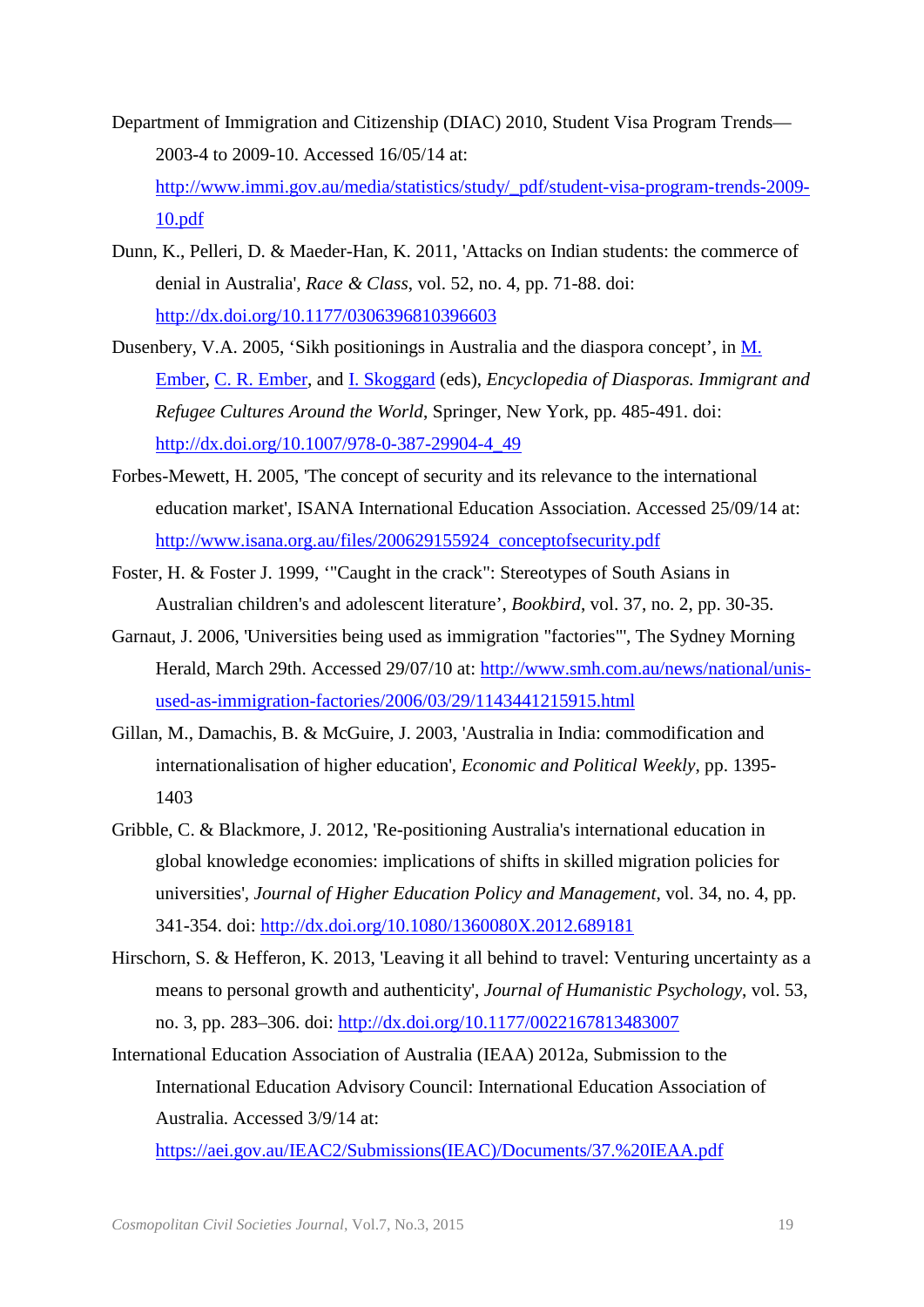- IEAA 2012b, Discussion Paper for the Development of International Education Strategy for the Australian International Education Advisory Council. Accessed 3/9/14 at: [https://aei.gov.au/IEAC2/Consultation\(IEAC\)/Documents/InternationalEducationAdvis](https://aei.gov.au/IEAC2/Consultation(IEAC)/Documents/InternationalEducationAdvisoryCouncilDiscussionPaper.pdf) [oryCouncilDiscussionPaper.pdf](https://aei.gov.au/IEAC2/Consultation(IEAC)/Documents/InternationalEducationAdvisoryCouncilDiscussionPaper.pdf)
- Jamieson, A. 2010, 'Murder, racism and Melbourne', Crikey, January 7th. Accessed 09/07/2014 at: http://www.crikey.com.au/2010/01/07/murder-racism-and-melbourne-acrikey-wrap/
- Kell, P. & Vogl, G. 2012, *International students in the Asia-Pacific: Mobility, risks and global optimism*, Springer, Sydney. doi: <http://dx.doi.org/10.1007/978-94-007-2897-4>
- Khadria, B. 2001, 'Shifting paradigms of globalisation: The twenty-first century transition towards generics in skilled migration', *International Migration*, vol. 39, no. 5, pp. 45– 71. doi: <http://dx.doi.org/10.1111/1468-2435.00171>
- Knight, S. 2011, Strategic Review of the Student Visa Program. Accessed 07/05/13 at: [http://www.immi.gov.au/students/\\_pdf/2011-knight-review.pdf](http://www.immi.gov.au/students/_pdf/2011-knight-review.pdf)
- Lane, B. 2012, 'More Indian students coming to campus', *The Australian*, August 29th
- Lee, C. T. 2008, 'Undocumented workers' subversive citizenship acts', *Peace Review*, vol. 20, no. 3, pp. 330-338. doi: <http://dx.doi.org/10.1080/10402650802330170>
- Lee, C. T. & Pratt, G. 2012, 'The spectacular and the mundane: racialised state violence, Filipino migrant workers, and their families', *Environment and Planning A*, vol. 44, no. 4, pp. 889-904. doi: <http://dx.doi.org/10.1068/a4448>
- Lucas, C. 2011, 'Driver shortage for taxis as Indian student numbers fall', Drive.Com.au, February 10th. Accessed 02/0414 at: [http://www.drive.com.au/roads-and-traffic/driver](http://www.drive.com.au/roads-and-traffic/driver-shortage-for-taxis-as-indian-student-numbers-fall-20110209-1an3l.html)[shortage-for-taxis-as-indian-student-numbers-fall-20110209-1an3l.html](http://www.drive.com.au/roads-and-traffic/driver-shortage-for-taxis-as-indian-student-numbers-fall-20110209-1an3l.html)
- Marginson, S. 2006, 'Australian universities in a global context', Paper presented at the Business and Higher Education Roundtable (BHERT) Higher Education Summit, Melbourne, June, 7th.
- Mason, G. 2012, ' "I am tomorrow": Violence against Indian students in Australia and political denial', *Australian & New Zealand Journal of Criminology*, vol. 45, no. 1, pp. 4-25. doi: <http://dx.doi.org/10.1177/0004865811431330>
- Montsion, J. M. 2012, 'When talent meets mobility: un/desirability in Singapore's new citizenship project', *Citizenship Studies*, vol. 16, nos. 3-4, pp. 469-482. doi: <http://dx.doi.org/10.1080/13621025.2012.683259>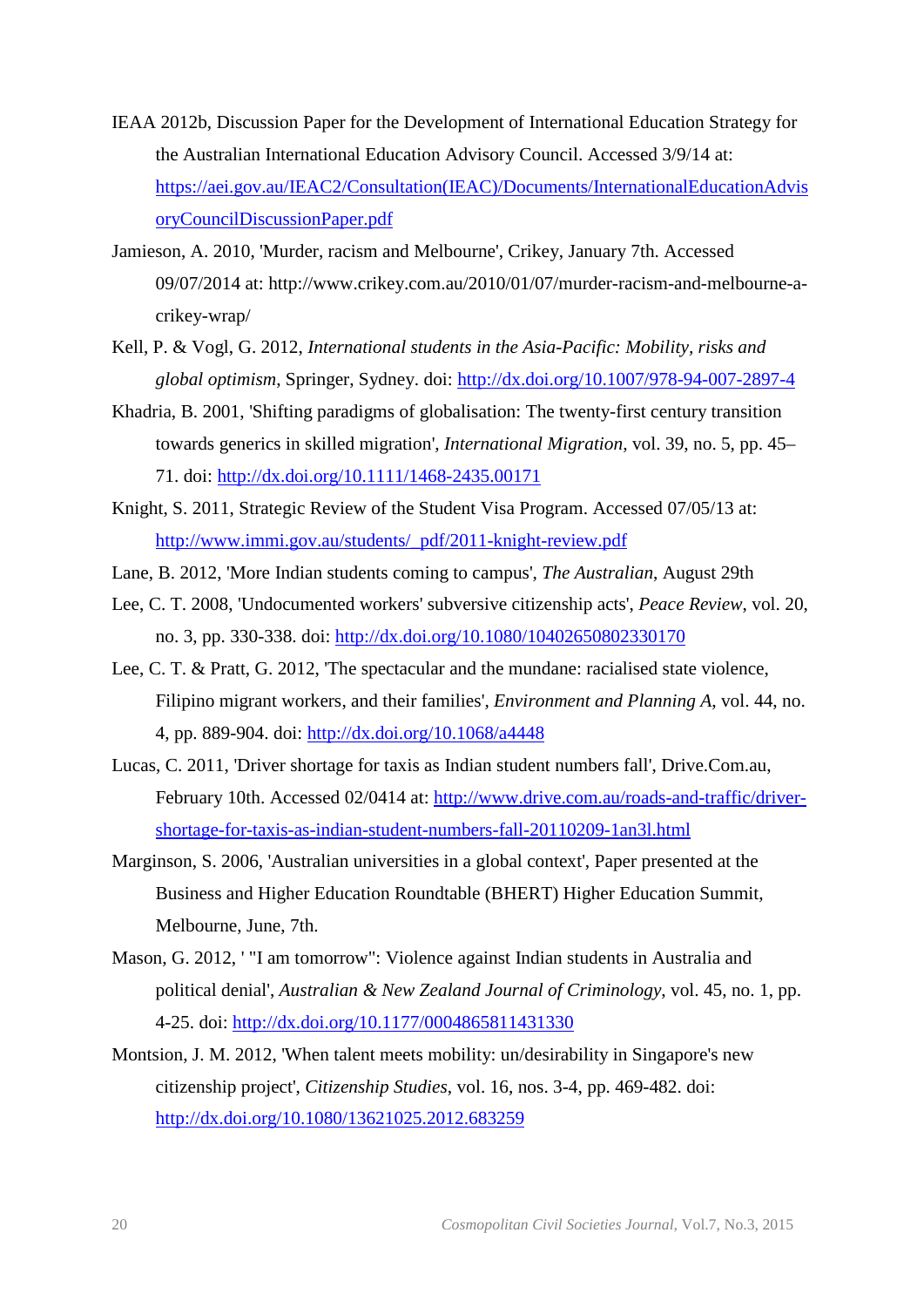- Mountz, A. 2010, *Seeking Asylum. Human Smuggling and Bureaucracy at the Border*, University of Minnesota Press, Minneapolis. doi: <http://dx.doi.org/10.5749/minnesota/9780816665372.001.0001>
- Murphy, K. 2010, 'Crackdown on skilled migrants', *The Age*, February 8th. Accessed 07/07/14 at: [http://www.theage.com.au/small-business/crackdown-on-skilled-migrants-](http://www.theage.com.au/small-business/crackdown-on-skilled-migrants-20100208-nmru.html)[20100208-nmru.html](http://www.theage.com.au/small-business/crackdown-on-skilled-migrants-20100208-nmru.html)
- Neilson, B. 2009, 'The world seen from a taxi: Students-migrants-workers in the global multiplication of labour', *Subjectivity*, vol. 29, no. 1, pp. 425-444. doi: <http://dx.doi.org/10.1057/sub.2009.23>
- Nyland, C., Forbes-Mewett, H. et al. 2009, 'International student workers in Australia: A new vulnerable workforce', *Journal of Education and Work*, vol. 22, no. 1, pp. 1-14. doi: <http://dx.doi.org/10.1080/13639080802709653>
- Ong, A. 2006, 'Mutations in citizenship', *Theory, Culture & Society*, vol. 23, nos. 2-3, pp. 499-505. doi: <http://dx.doi.org/10.1177/0263276406064831>
- Rajkumar, D. & Berkowitz, L. et al. 2012, 'At the temporary-permanent divide: how Canada produces temporariness and makes citizens through its security, work, and settlement policies', *Citizenship Studies*, vol. 16, nos. 3-4, pp. 483-510. doi: <http://dx.doi.org/10.1080/13621025.2012.683262>
- Rizvi, F. 2005, 'International education and the production of cosmopolitan identities', *RIHE International Publication Series*, vol. 9, pp. 77-92
- Robertson, S. 2011, 'Cash cows, backdoor migrants, or activist citizens? International students, citizenship, and rights in Australia', *Ethnic and Racial Studies*, vol. 34, no. 12, pp. 2192-2211. doi: <http://dx.doi.org/10.1080/01419870.2011.558590>
- Robertson, S. 2013, *Transnational Student-Migrants and the State: The Education-Migration Nexus*, Palgrave MacMillan, Basingstoke. doi: <http://dx.doi.org/10.1057/9781137267085>
- Robertson, S.2014, 'Time and temporary migration: The case of temporary graduate workers and working holiday makers in Australia', *Journal of Ethnic and Migration Studies*, vol. 40, no.12, 1915–1933. doi: <http://dx.doi.org/10.1080/1369183X.2013.876896>
- Robertson, S.& Runganaikaloo, A. 2013, 'Lives in limbo: Migration experiences in Australia's education-migration nexus'*, Ethnicities*, vol. 14, no. 2, pp. 208–226. doi: <http://dx.doi.org/10.1177/1468796813504552>